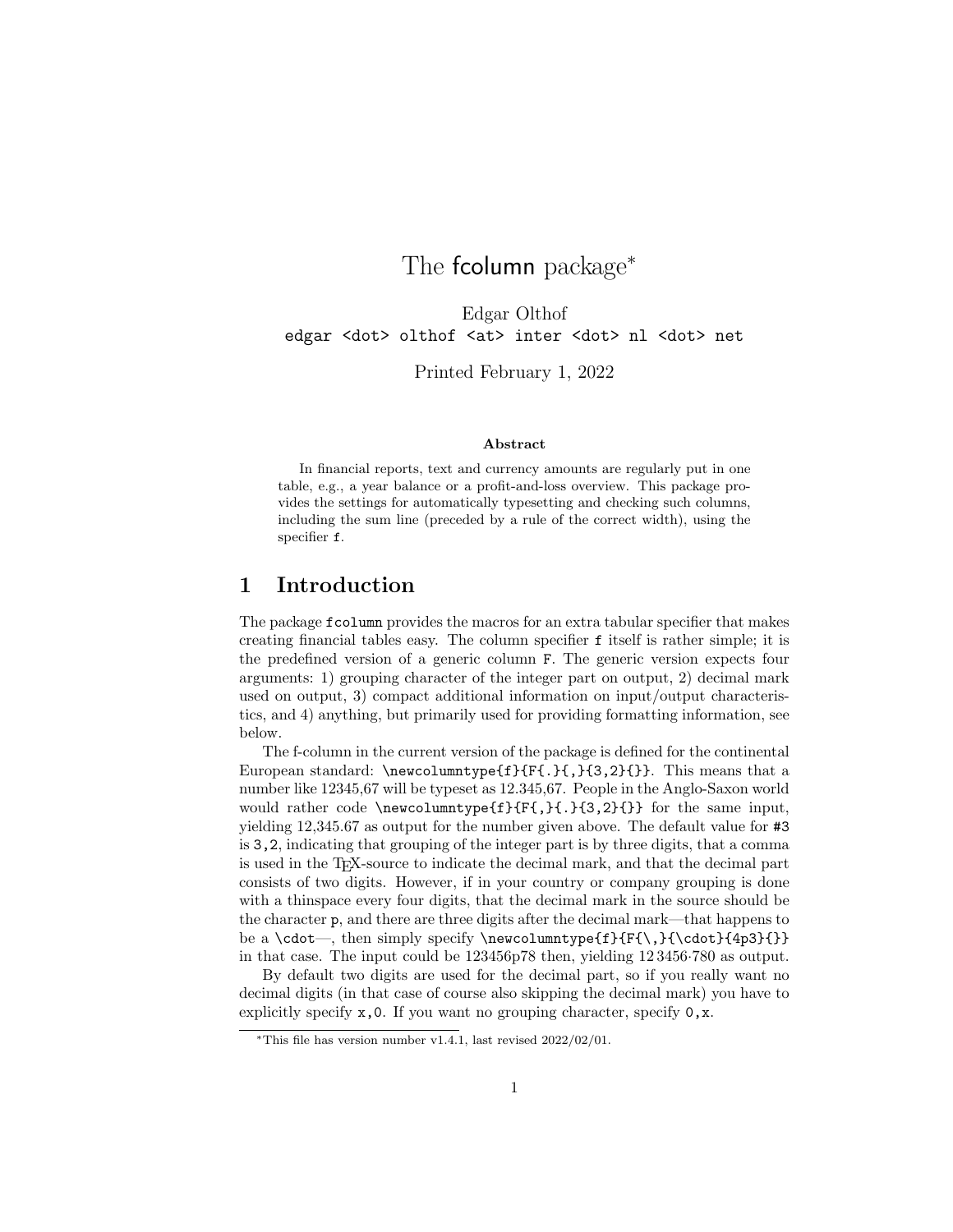As the fourth parameter you can insert anything just before the typesetting of an amount in a column takes place. Its purpose is to add additional formatting information, e.g., \color{red} to have the contents of a column coloured red, but it can be misused, so use with care. And it can't do all!

This package requires and loads the array package [\[1\]](#page-22-0). To show where and how the F-column is used, let's look at some typical financial information as shown in Table [1](#page-1-0) and how this is entered in LATEX (Table [2\)](#page-1-1). All the work was done by

<span id="page-1-0"></span>Table 1: Example Table.

| <b>Balance sheet</b> |             |                |             |
|----------------------|-------------|----------------|-------------|
| properties           | 31 dec 2014 | debts          | 31 dec 2014 |
| house                | 200.000,00  | equity capital | 50.000,00   |
| bank account         | $-603,23$   | mortgage       | 150.000,00  |
| savings              | 28.000,00   |                |             |
| cash                 | 145,85      | profit         | 27.542,62   |
|                      | 227.542,62  |                | 227.542,62  |

<span id="page-1-1"></span>Table 2: Verbatim version of Example Table [1.](#page-1-0)

```
\begin{table}[htb]
\caption{Example Table.}
\label{tab:ex1}
\begin{tabular}{@{}lflf@{}}
\multicolumn4c{\bfseries Balance sheet}\\
\toprule
properties & \leeg{31 dec 2014} & debts & \leeg{31 dec 2014}\\
\midrule
house \& 200000 \& equity capital \& 50000 \\
bank account k = -603,23 & mortgage k = 150000 \\
savings & 28000 \\
cash & 145,85 & profit & 27542,62 \\
\sumline
\bottomrule
\end{tabular}
\end{table}
```
the column specifier "f" (for "finance"). In this case it constructs the \sumline, typesets the numbers, calculates the totals, determines the widths of the sumrules, and checks whether the two columns are in balance; if not, the user is warned via a \PackageWarning. Of course for nice settings the booktabs package [\[2\]](#page-22-1) was used, but that is not the point here.

This package is heavily inspired by the dcolumn package by David Carlisle [\[3\]](#page-22-2); some constructions are more or less copied from that package. From version 1.3 onwards it incorporates the idea of Christian Hoff of providing additional (formatting) information per column. A rather contrived example is given in Table [3,](#page-2-0)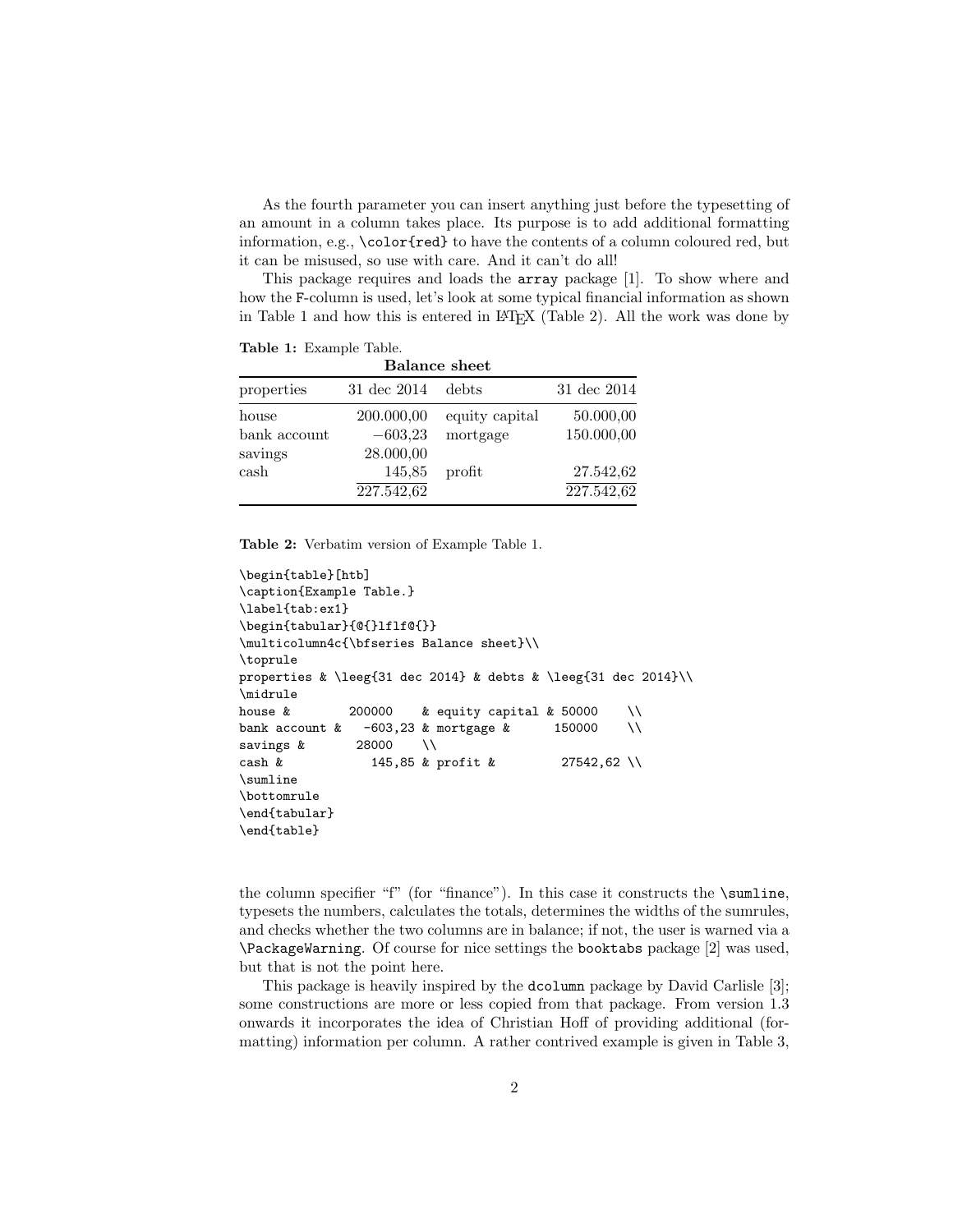combining colour and fonts. How this is entered in LAT<sub>E</sub>X is shown in Table [4.](#page-2-1) The

<span id="page-2-0"></span>Table 3: Example Table with column formatting. Balance sheet

| Dalance sheet |             |                |             |
|---------------|-------------|----------------|-------------|
| properties    | 31 dec 2014 | debts          | 31 dec 2014 |
| house         | 200.000,00  | equity capital | 50.000,00   |
| bank account  | $-603,23$   | mortgage       | 150.000,00  |
| savings       | 28.000,00   |                |             |
| cash          | 145,85      | profit         | 27.542,62   |
|               | 227.542,62  |                | 227.542,62  |

<span id="page-2-1"></span>Table 4: Almost verbatim version of Example Table [3.](#page-2-0)

```
\newcolumntype{q}[1]{F{.}{,}{3,2}{#1}}
\begin{table}[htb]
\caption{Example Table with column formatting.}
\label{tab:ex3}
\begin{tabular}{@{}lq{\color{red}\mathsf,\mathbf}lq{\color{green}}@{}}
\multicolumn4c{\bfseries Balance sheet}\\
...
... (Same financial contents as in Table 1.)
...
\end{tabular}
\end{table}
```
font changing commands like  $\mathbf{$ } and  $\mathbf{}$  act on an argument, hence require braces, but these are already provided internally for this purpose. For that reason this type of commands must be given last, without braces (and if you don't specify a font changing command, these extra internal braces are just redundant). The fourth argument to the new columntype may consist of two parts, separated by a comma. In that case, the part to the left of the comma is applied to the data entered by the user and the right part is applied to the result. The example in Table [3](#page-2-0) shows this: the bold font is only used in the \sumline and there is no colour specification, so that's back to the default (black). If you want formatting for the whole column, like green colour as in the last column of Table [3,](#page-2-0) leave out the comma.

Note that changes in font size, e.g., "\huge" in "\huge\color{red}\mathbf" as parameter to column type  $q$  are ignored by  $\mathbb{F}T_FX$ , since the formatting information is used in math environment, which has its own way of handling this. This isn't bad, as size changes in one column, without overall changes to the table look terrible. If you want something huge, make a \huge table.

This package now also works with longtable [\[4\]](#page-22-3), provided longtable is loaded before fcolumn; it checks for that. For a change, the raw formatting of the multipage table is shown first, in Table [5.](#page-3-0) For more information on how to handle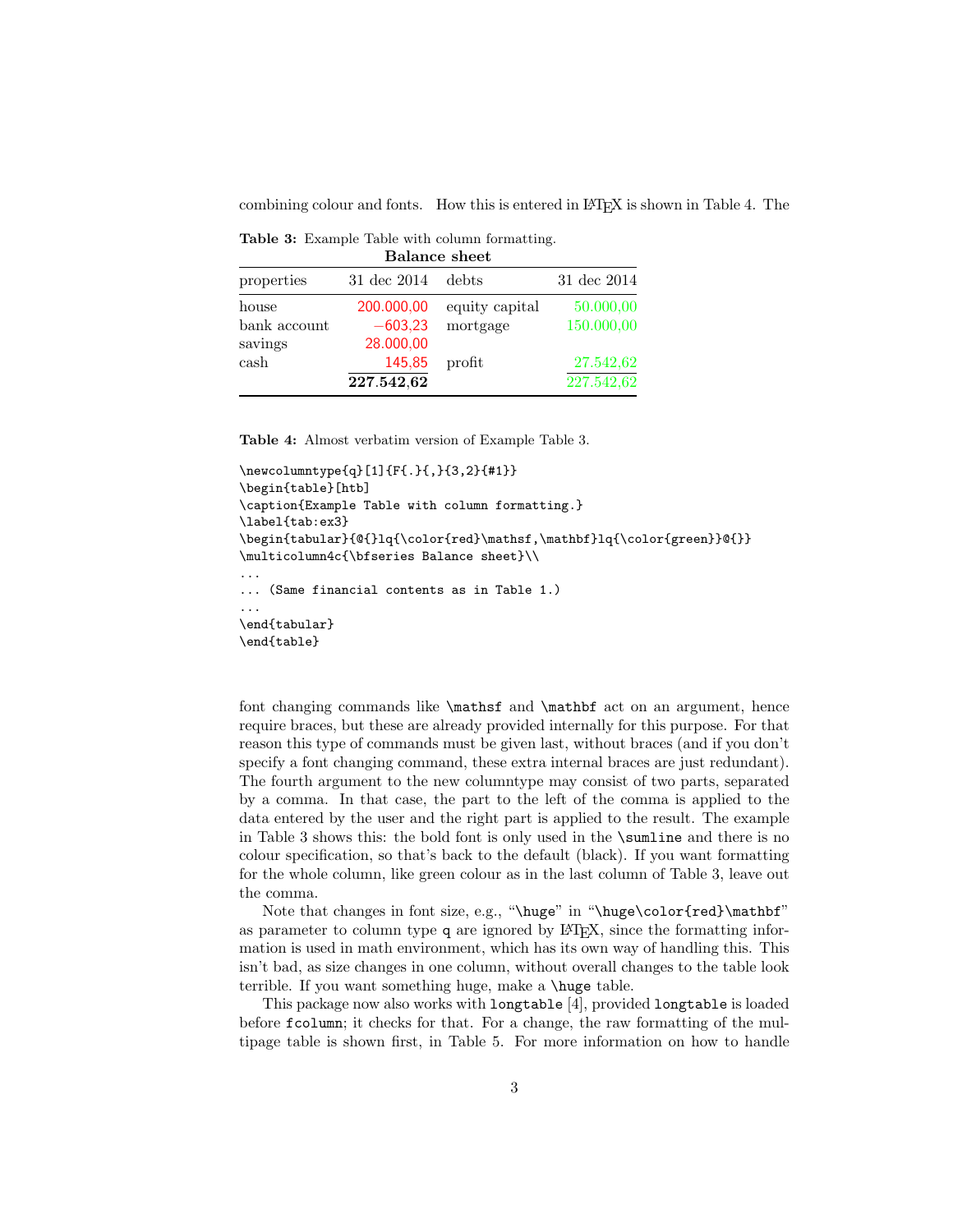\endhead and related commands, see the documentation of longtable [\[4\]](#page-22-3).

<span id="page-3-0"></span>Table 5: Almost verbatim version of Example Table [6.](#page-3-1)

```
\begin{longtable}[l]{@{}lflf@{}}
\caption{\label{tab:ex6}Table showing compatibility of fcolumn and
  longtable.}\\
\multicolumn4c{\bfseries Balance sheet}\\
\toprule
properties & \leeg{31 dec 2014} & debts & \leeg{31 dec 2014}\\
\midrule
\endfirsthead
\caption[]{\textit{(continued from previous page)\/}}\\
\toprule
properties & \leeg{31 dec 2014} & debts & \leeg{31 dec 2014}\\
\midrule
\endhead
\bottomrule
\multicolumn4{r@{}}{\small\textit{(Table continues on next page)\/}}\\
\endfoot
\bottomrule
\endlastfoot
house \& 200000 \& equity capital \& 50000 \\
...
... (Somewhat altered financial contents compared to
... Table 1 to demonstrate the page break.)
...
\sumline
\end{longtable}
```
And here is the result (it's ugly, but it had to be this long to demonstrate the page break). Not shown here are the new fcolumn formatting possibilities (like new fonts and/or colours), but it has been checked they do work in combination with longtable.

| 31 dec 2014 | debts          | 31 dec 2014   |  |
|-------------|----------------|---------------|--|
| 200.000,00  | equity capital | 50.000,00     |  |
| $-603,23$   | mortgage       | 150.000,00    |  |
| 4.000,00    |                |               |  |
| 4.000,00    |                |               |  |
| 4.000,00    |                |               |  |
| 4.000,00    |                |               |  |
| 4.000,00    |                |               |  |
|             |                | Dalance sheet |  |

<span id="page-3-1"></span>Table 6: Table showing compatibility of fcolumn and longtable. Balance sheet

(Table continues on next page)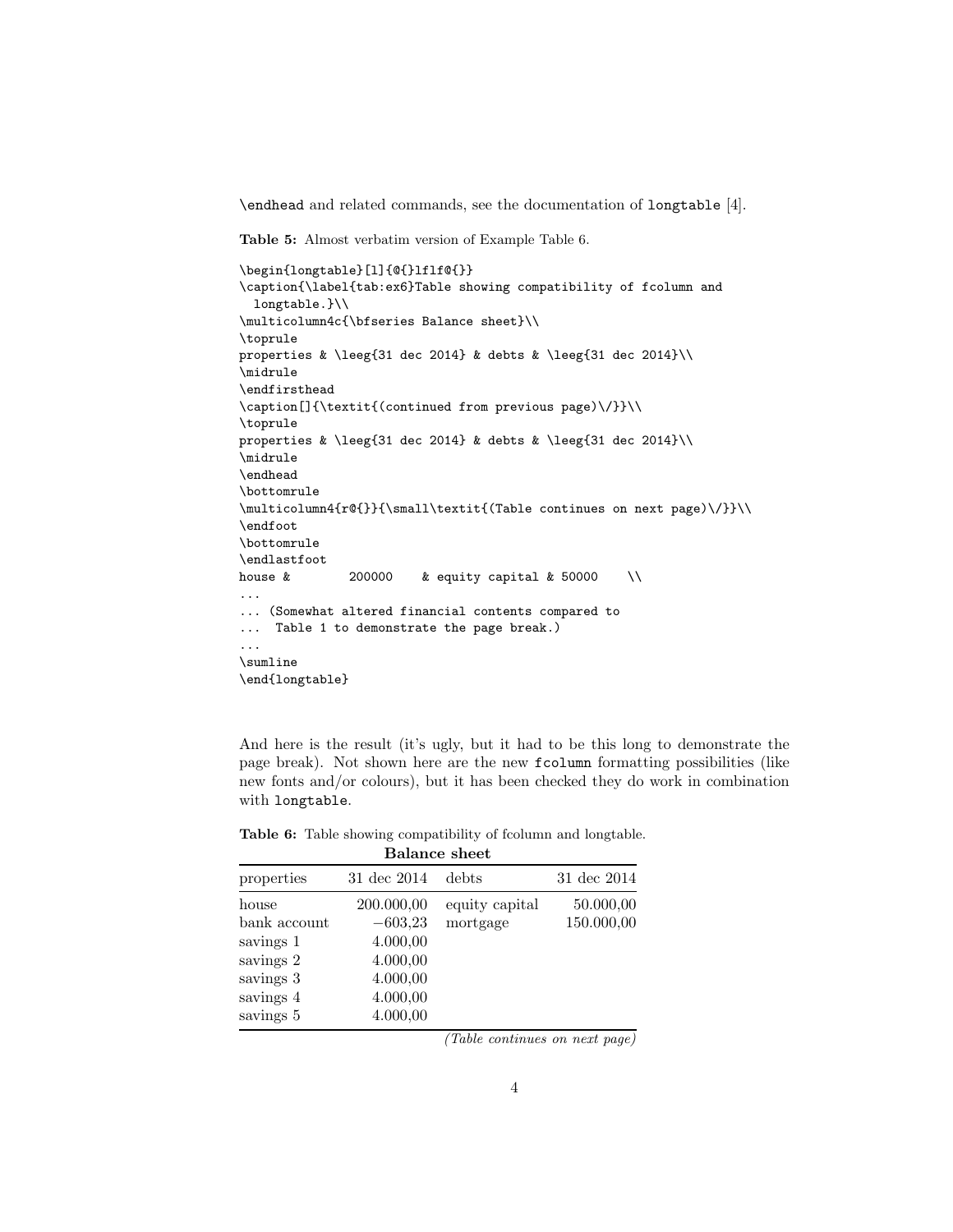Table 6: (continued from previous page)

| properties             | $31 \text{ dec } 2014$ debts |        | 31 dec 2014 |
|------------------------|------------------------------|--------|-------------|
| savings 6<br>savings 7 | 4.000,00<br>4.000,00         |        |             |
| cash                   | 145,85                       | profit | 27.542,62   |
|                        | 227.542,62                   |        | 227.542,62  |

### 2 Commands

The user only needs to know six commands or constructions. These six are given here.

F In the tabular the column specifier F can be given with arguments, or the predefined version  $f$ , where the four arguments of F are  $\{\cdot\}, \{\cdot\}, \{\cdot\}, \{3,2\}, \text{ and } \{\cdot\}.$ If you want g to be your own definition like the curious one given in Section [1,](#page-0-0) then specify  $\newcolumntype{g}{F{\},}{\cdot\{4p3}{}\}$  prior to using g in a tabular.

Entries in an F-column are, from that moment on, treated as numbers unless explicitly escaped by \leeg, see below. The numbers are typeset according to the template the user gives with his/her F-column. The "middle" character of #3 is an important switch: it does more than just setting the input decimal mark. By default the input grouping character is the dot, except when the dot is specified as input decimal mark; in that case the comma is acting as input grouping character. With this convention continental Europe and the Anglo-Saxon part of the world is served. And using input grouping markers is optional anyway.

- \sumline The numbers in an F-column are typeset as a financial amount, but the real benefit comes with the \sumline. It does three things:
	- 1) It calculates the total of the column so far and the maximum width encountered so far, including the width of the total;
	- 2) It generates a rule with width calculated in the first item;
	- 3) It checks the columns that are supposed to balance whether or not they actually do. If so, nothing happens. If not, a **\PackageWarning** is given that column  $i$ and  $j$  do not balance, where i and  $j$  are the relevant columns. This is only done if the total number of F-columns is even, e.g., if there are six F-columns, then 1 is checked against 4, 2 against 5, and 3 against 6. If the number of F-columns is odd then anything could be possible in that table and nothing is assumed about structure within the table. This behaviour can be overridden, see below.

By default the vertical separation between the rule and the total is 2 pt, but this can be changed by the optional argument to \sumline. Give, e.g., \sumline[10pt], in case you want this spacing to be 10 pt. And you may even give two options, like in \sumline[10pt][5pt], in which the second option is the extra space below the summary row. In fact that second option is parsed to  $\setminus \setminus$ , that is implicit in \sumline.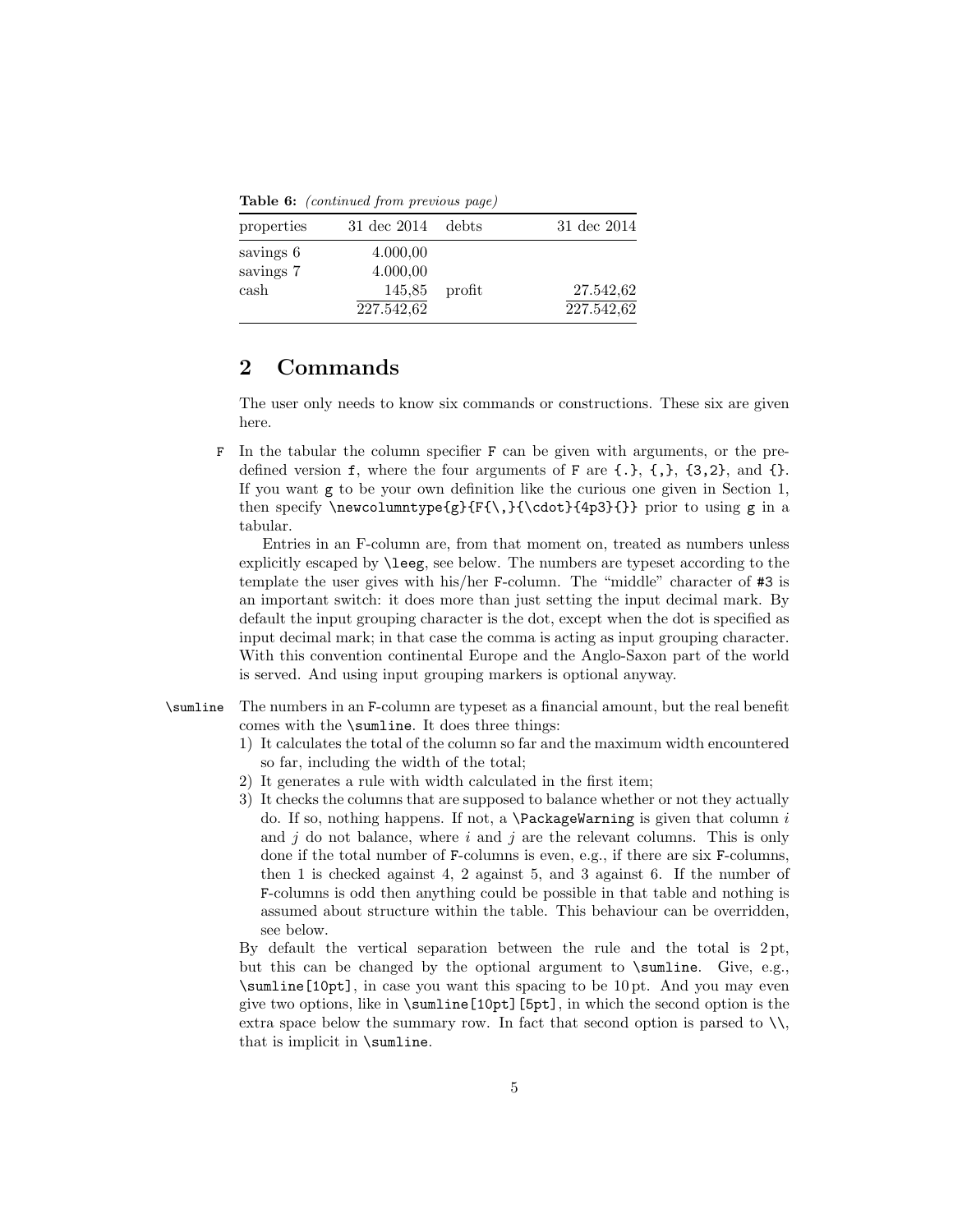\resetsumline Suppose you want to typeset one tabular with the profit-and-loss of many projects individually. The layout of those tabulars is the same and it were nice if all columns were aligned. This can be done by making it one big tabular with a fresh start for each project. The macro **\resetsumline** is used for that: it resets all totals and all column widths, see for example Table [7.](#page-5-0) Note that the rules in the first and

| Project 1 |          |          |         |          |          |
|-----------|----------|----------|---------|----------|----------|
| expense   | actual   | budget   | income  | actual   | budget   |
| food      | 450,20   | 500,00   | tickets | 1.200,00 | 1.000,00 |
| drinks    | 547,50   | 400,00   |         |          |          |
| music     | 180,00   | 100,00   |         |          |          |
| profit    | 22,30    |          |         |          |          |
|           | 1.200,00 | 1.000,00 |         | 1.200,00 | 1.000,00 |
| Project 2 |          |          |         |          |          |
| expense   | actual   | budget   | income  | actual   | budget   |
| food      | 250,00   | 300,00   | tickets | 400,00   | 450,00   |
| drinks    | 100,00   | 80,00    |         |          |          |
| music     | 80,00    | 70,00    | loss    | 30,00    |          |
|           | 430,00   | 450,00   |         | 430,00   | 450,00   |

<span id="page-5-0"></span>Table 7: Example: multiple projects.

third F-columns of project 1 cover 1.200,00 whereas in project 2 those rules are narrower since they only cover 430,00; still the columns are aligned. The verbatim way of setting up Table [7](#page-5-0) is given in Table [8.](#page-6-0)

- \leeg If an F-column should be empty then simply leave it empty. If however it should not be empty but the entry should be treated as text—even if it is a number—, this can be done with \leeg. It expects an argument and this argument is typeset in the column. The common case is where p.m. (pro memoria) is entered. In contrast to v1.1.2 of this package, now even an empty F-column followed by  $\setminus \setminus$  is allowed.
- \checkfcolumns The automatic column balance check can also be done manually. If F-columns 1 and 4 should balance and you want them to be checked, then simply say \checkfcolumns14. With more than nine F-columns you may be forced to say something like \checkfcolumns{10}{12}. If \checkfcolumns is used, the automatic check is disabled. Multiple \checkfcolumnss are supported; if F-columns 1, 2, and 3 should balance, you specify \checkfcolumns12 and \checkfcolumns23. There is no explicit command to disable all checking, but \checkfcolumns11 obviously does the trick.
- \ifstrict@ccounting In the rare occasion that a negative number occurs in a financial table, the sign of that number can be an explicit minus sign  $(-)$  or the number is coloured red, or it is typeset between parentheses, and there may be even other ways. By default (for aesthetic reasons) fcolumn typesets it with a minus sign, but strict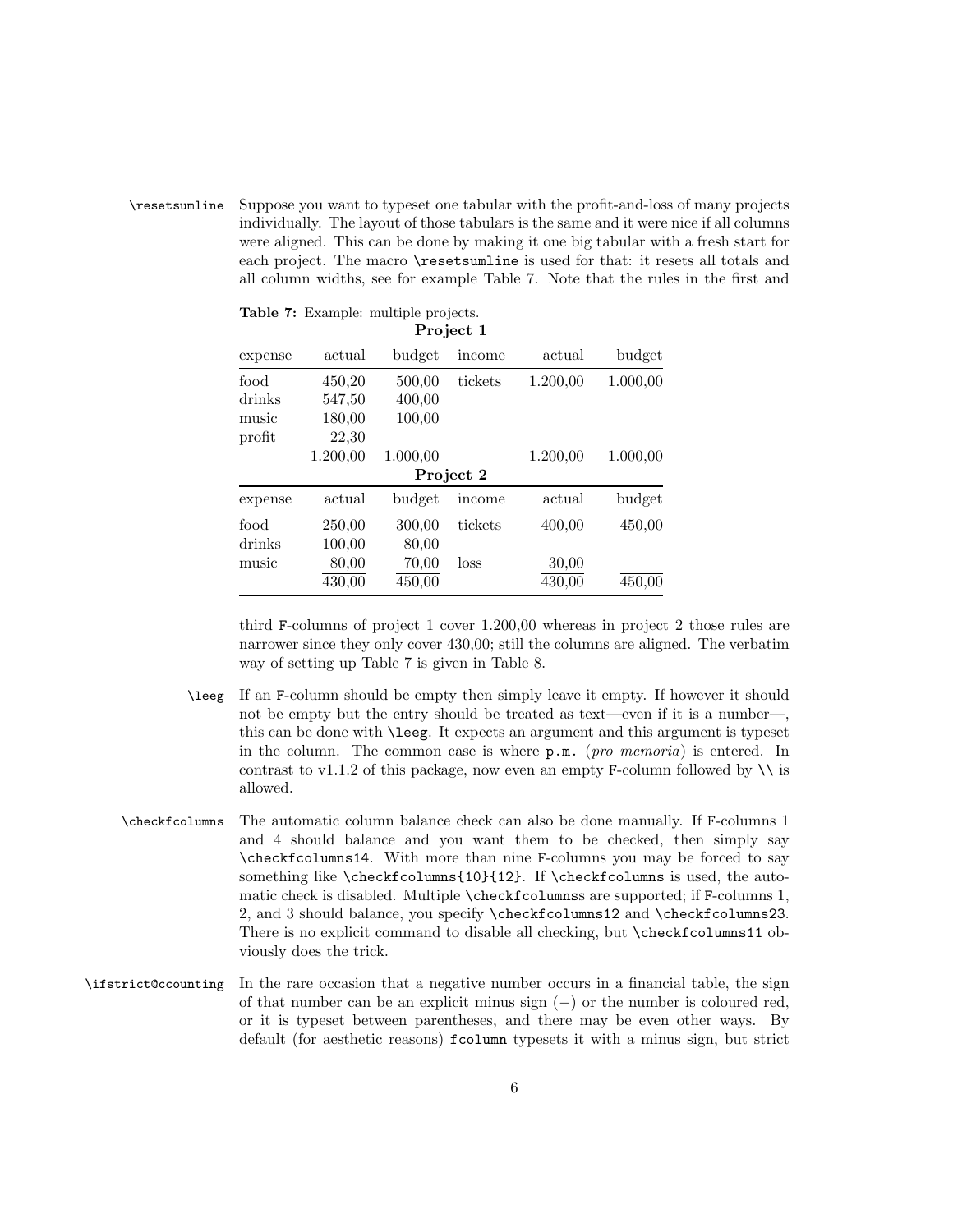<span id="page-6-0"></span>Table 8: Verbatim version of Table [7.](#page-5-0)

```
\begin{table}[htb]
\caption{Example: multiple projects.}
\label{tab:ex3}
\begin{tabular}{@{}lfflff@{}}
\multicolumn6c{\bfseries Project~1}\\
\toprule
expense & \leeg{actual} & \leeg{budget} &
income & \leeg{actual} & \leeg{budget} \\
\midrule
food & 450,2 & 500 & tickets & 1200 & 1000 \\
drinks \& 547,5 \& 400 \quad \iotamusic & 180 & 100 \\
profit \& 22,3 \\
\sumline
\resetsumline
\multicolumn6c{\bfseries Project~2}\\
\toprule
expense & \leeg{actual} & \leeg{budget} &
income & \leeg{actual} & \leeg{budget} \\
\midrule
food & 250 & 300 & tickets & 400 & 450 \\
drinks k = 100 k = 80 \\
music & 80 & 70 & loss & 30 \\
\sumline
\bottomrule
\end{tabular}
\end{table}
```
accounting prescibes that the number should be put between parentheses. The latter can be accomplished by setting \strict@ccountingtrue, but since this contains a non-letter, it is also possible to invoke fcolumn with the option strict, i.e., \usepackage[strict]{fcolumn}, which sets this flag.

### 3 The macros

Here follows the actual code.

#### 3.1 Option

option strict There is one option. If set, strict accounting rules are used in display.

```
1 \newif\ifstrict@ccounting \strict@ccountingfalse
2 \DeclareOption{strict}{\strict@ccountingtrue}
```

```
3 \ProcessOptions
```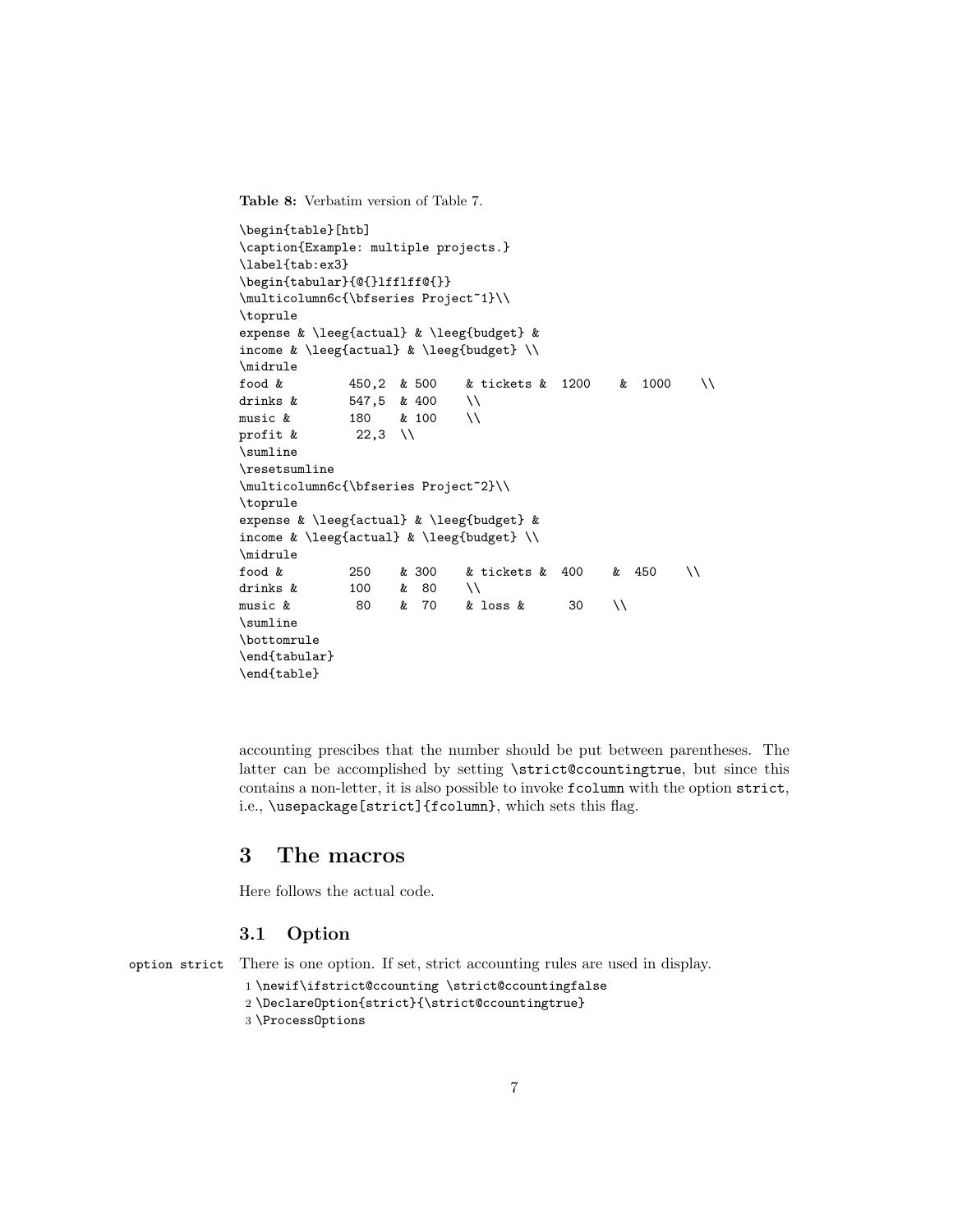### 3.2 Definitions

```
column F
```
column f The column specifier F is the generic one, and f is the default (continental European) one for easy use. Note that the definition of the column type f does not use private macros (no @), so overriding its definition is easy for a user.

```
4 \newcolumntype{F}[4]{>{\b@fi{#1}{#2}{#3}{#4}}r<{\e@fi}}
5 \newcolumntype{f}{F{.}{,}{3,2}{}}
```
 $\FCsc@1$  Two  $\{count\}$  are defined, that both start at zero: the  $\langle count \rangle \FCsc@1$ , that keeps \FCtc@l track at which F-column the tabular is working on and the  $\langle count \rangle$  \FCtc@l, that records the number of F-columns that were encountered so far. Later in the package the code can be found for generating a new  $\langle count \rangle$  and a new  $\langle dimen \rangle$ if the number of requested F-columns is larger than currently available. This is of course the case when an F-column is used for the first time.

6 \newcount\FCsc@l \FCsc@l=0 \newcount\FCtc@l \FCtc@l=0

\geldm@cro The macro \geldm@cro takes a number and by default interprets this as an amount expressed in cents (dollar cents, euro cents, centen, Pfennige, centimes, kopecks, groszy) and typesets it as the amount in entire currency units (dollars, euros, guldens, Marke, francs, rubles, złoty) with comma as decimal mark and the dot as grouping character (thousand separator if the first part of #1 is 3). As explained, this can be changed. It uses two private booleans: \withs@p and \strict@ccounting. The latter is used to typeset negative numbers between parentheses. By default it doesn't do this: a minus sign is used.

7 \newif\ifwiths@p

Actually \geldm@cro is only a wrapper around \g@ldm@cro.

8 \def\geldm@cro#1#2{\withs@pfalse

```
9 \afterassignment\g@ldm@cro\count@#1\relax{#2}}
```
\g@ldm@cro After setting the environment for formatting, this macro starts by looking at the sign of #2: if it is negative, it prints the correct indicator (a parenthesis or a minus sign), assigns the absolute value of #2 to \count2 and goes on. Note that \geldm@cro and therefore \g@ldm@cro are always used within \$s, so it is really a minus sign that is printed, not a hyphen. All calculations are done with \count0,  $\count1$ , etc. i.e., without F-column-specific  $\langle count \rangle$ s because it is all done locally. Leaving the tabular environment will restore their values. This is also true for the effect of \FCform@t, so that formatting information is local to this column. The reason for inserting the { between \FCform@t and \ifnum (and the accompanying } just before finishing this definition) is to facilitate the possible use of \mathbf or any other font changing command as the last item in \FCform@t.

> 10 \def\g@ldm@cro#1\relax#2{\FCform@t{\ifnum#2<0 \ifstrict@ccounting 11 (\else  $-\fi$  \count2=-#2 \else\count2=#2 \fi

Calculate the entire currency units: this is the result of  $x/a$  as integer division, with  $a = 10^n$  and n the part of #1 after the separator (if any). Here the first character of #1 is discarded, so the separator in #1 is not strict: you could also specify 3.2 instead of 3,2 (or even 3p2).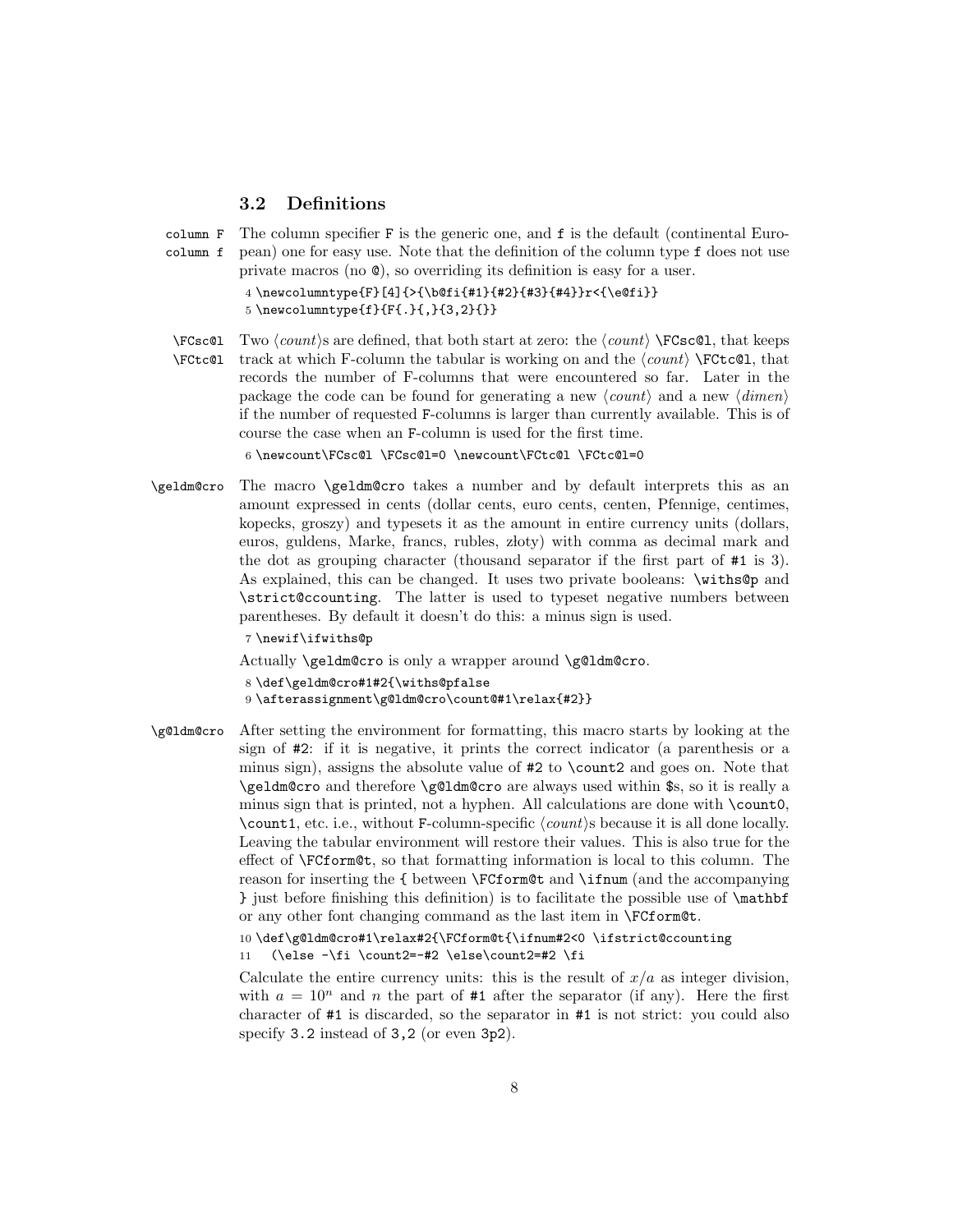```
12 \count4=\ifx\relax#1\relax 2 \else \@gobble#1\relax\fi
13 \count3=0
14 \loop\ifnum\count3<\count4
15 \divide\count2 by 10 \advance\count3 by \@ne
16 \repeat
```
Note that \count3 now equals \count4: this going up-and-down will be used more often, it saves several assignments. The value in \count2 is then output by \g@ldens using the separation given (and stored in \count@).

```
17 \g@ldens{\the\count@}%
```
If there is a decimal part. . .

18 \ifnum\count3>0\decim@lmark

Next the decimal part is dealt with. Now  $x \mod a$  is calculated in the usual way:  $x - (x/a) * a$  with integer division. The minus sign necessary for this calculation is introduced in the next line by changing the comparison from < to >.

```
19 \ifnum#2>0 \count2=-#2\else\count2=#2 \fi
```
20 \loop\ifnum\count3>0

```
21 \divide\count2 by 10 \advance\count3 by \m@ne
```

```
22 \repeat
```
The value of  $\count3$  is now 0, so counting up again.

```
23 \loop\ifnum\count3<\count4
```

```
24 \multiply\count2 by 10 \advance\count3 by \@ne
```

```
25 \repeat
```

```
26 \ifnum#2>0 \advance\count2 by #2
```

```
27 \else \advance\count2 by -#2
```

```
28 \{f_i\}
```

```
29 \zerop@d{\number\count3}{\number\count2}%
```
 $30 \text{ } \text{ } 15$ 

If the negative number is indicated by putting it between parentheses, then the closing parenthesis should stick out of the column, otherwise the alignment of this entry in the column is wrong. This is done by an \rlap and therefore does not influence the column width. For the last column this means that this parenthesis may even stick out of the table. I don't like this, therefore I chose to put \strict@ccountingfalse. Change if you like, by setting the option strict.

If overflow was detected, an exclamation mark is output to the right of the value that caused this. This of course ruins the appearance of the table, but in this case that serves a clear goal: there's something wrong and you should know.

```
31 \ifx\FCs@gn\m@ne \ifnum#2<0 \ifstrict@ccounting
32 \rlap{)~!}\else\rlap{~!}\fi\else\ifstrict@ccounting
33 \rlap{\phantom{)}~!}\else\rlap{~!}\fi\fi
34 \else \ifnum#2<0 \ifstrict@ccounting\rlap{)}\fi\fi
35 \fi}}
```
\g@ldens Here the whole currency units are dealt with. The macro \g@ldens is used recursively, therefore the double braces; this allows to use  $\count0$  locally. This also implies that tail recursion is not possible here, but that is not very important,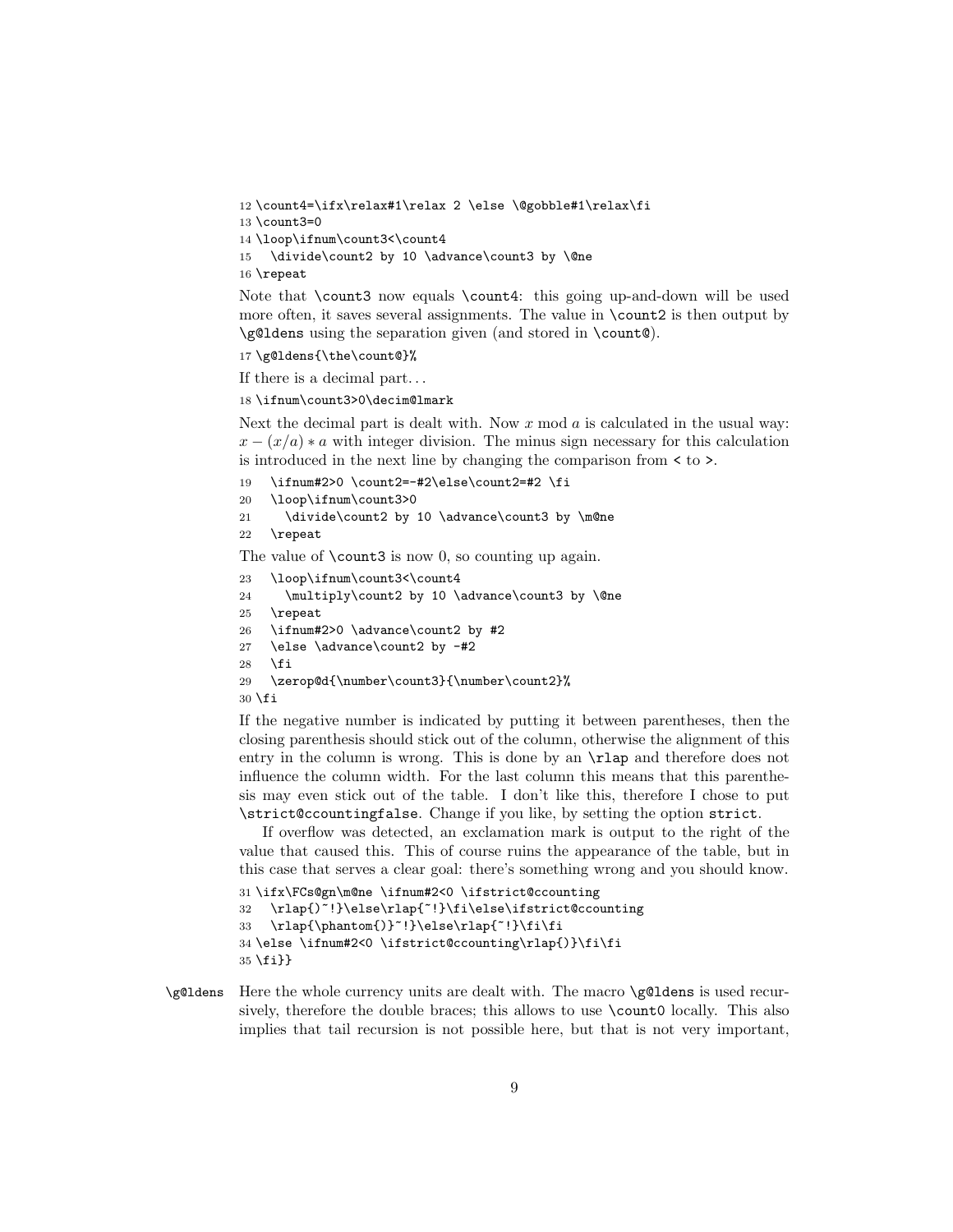as the largest number (which is  $2^{31} - 1$ ) will only cause a threefold recursion using the default 3,2 (ninefold when using 1,0, but who does that?). The largest amount this package can deal with is therefore 2.147.483.647 (using 3,0). For most people this is probably more than enough if the currency is euros or dollars. And otherwise make clear that you use a currency unit of  $k\infty$  (or even  $M\infty$  for the very rich). The author is thinking of ways to use two counters for each number. The maximum then becomes  $2^{63} - 1$ . Even expressed in cents this would lead to a maximum of slightly more than  $92.2 \text{ P}\epsilon$ ; about 100 times the current world economy [\[5\]](#page-22-4). Yet another method is to use Heiko Oberdiek's package bigintcalc: then only memory restrictions apply. This, however, would require a major rewrite of fcolumn.

There is no straightforward interpretation of #1 being zero or negative, therefore this is used as an indicator that no grouping character should be used.

```
36 \def\g@ldens#1{{\count3=\count2 \count0=#1
```
First divide by  $10^n$ , where *n* is #1.

```
37 \ifnum\count0<1 \count0=3 \fi
```

```
38 \loop \ifnum\count0>0 \divide\count2 by 10 \advance\count0 by \m@ne
39 \repeat
```
Here is the recursive part,

```
40 \ifnum\count2>0 \g@ldens{#1}\fi
```
and then reconstruct the rest of the number.

```
41 \count0=#1
42 \ifnum\count0<1 \count0=3 \fi
43 \loop \ifnum\count0>0 \multiply\count2 by 10 \advance\count0 by \m@ne
44 \repeat
45 \count2=-\count2
46 \advance\count2 by \count3 \du@zendprint{#1}}}
```
\du@zendprint The macro \du@zendprint takes care for correctly printing the separator and possible trailing zeros. The former, however, is only done if #1 is larger than zero.

```
47 \def\du@zendprint#1{\ifwiths@p\ifnum#1>0 \sep@rator\fi
48 \zerop@d{#1}{\number\count2}%
49 \else\zerop@d1{\number\count2}\fi\global\withs@ptrue}
```
\zerop@d The macro \zerop@d uses at least #1 digits for printing the number #2, padding with zeros when necessary. Note: #1 being zero or negative is a flag that it should be interpreted as 3. A bit ugly, but it works, since the related code knows about this.

> It is done within an extra pair of braces, so that \count0 and \count1 can be used without disturbing their values in other macros.

50 \def\zerop@d#1#2{{\count0=1 \count1=#2

First determine the number of digits of #2 (expressed in the decimal system). This number is in \count0 and is at least 1.

51 \loop \divide \count1 by 10 \ifnum\count1>0 \advance\count0 by \@ne 52 \repeat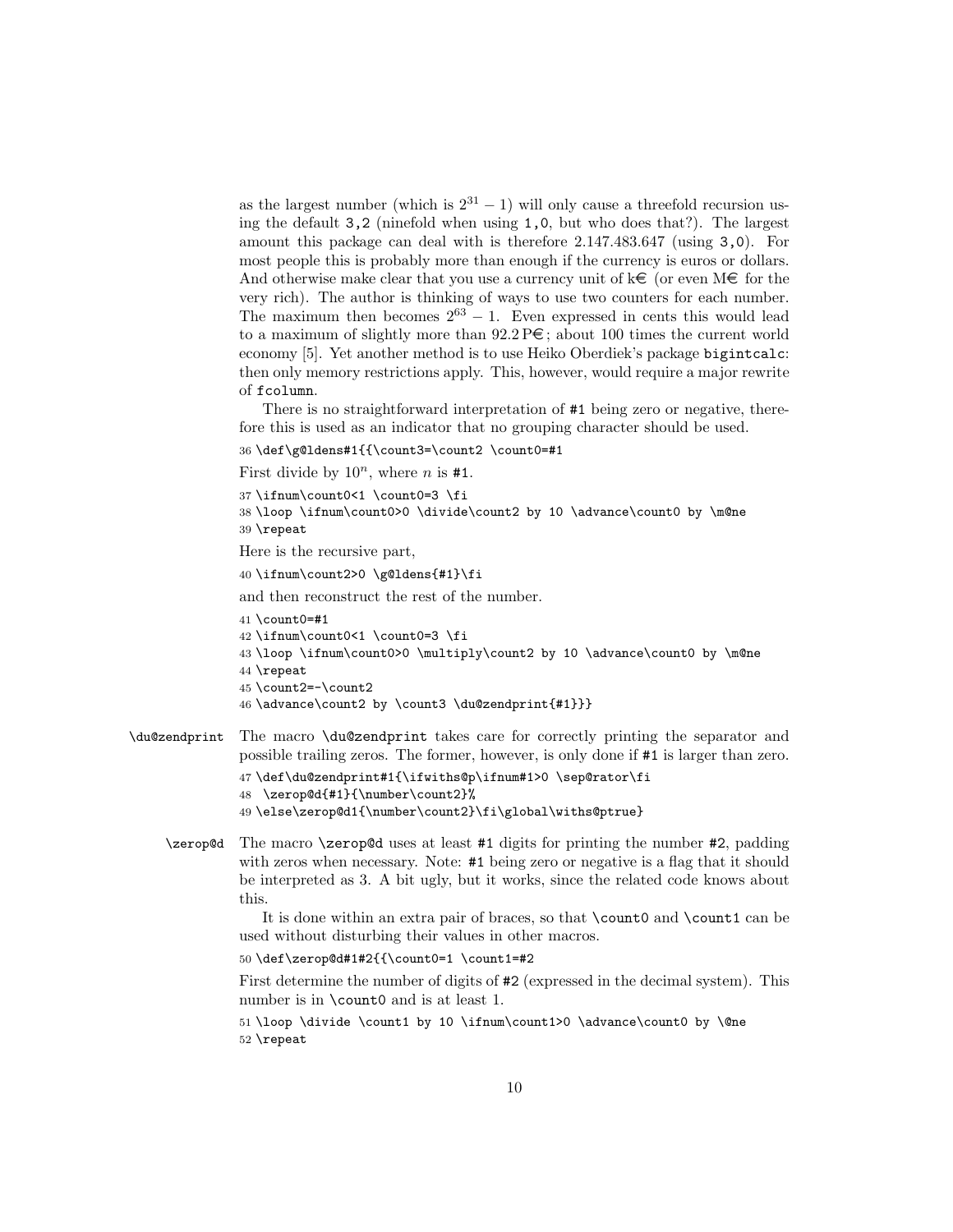If #1 is positive, the number of zeros to be padded is  $max(0, #1-\text{count0})$  (the second argument can be negative), so a simple loop suffices. If it is zero or negative, this is a signal that it should be interpreted as 3 (and no separator will be output).

- 53 \ifnum#1>0
- 54 \loop \ifnum\count0<#1\relax 0\advance\count0 by \@ne
- 55 \repeat
- 56 \else
- 57 \advance\count0 by -3
- 58 \loop \ifnum\count0<0 0\advance\count0 by \@ne
- 59 \repeat
- 60 \fi\number#2}}
- \zetg@ld This macro takes care for several things: it increases the subtotal for a given Fcolumn, it checks whether or not that subtotal has overflown, it records the largest width of the entries in that column and it typesets #1 via \geldm@cro.

61 \def\zetg@ld#1#2{\count0=#2\relax \let\FCs@gn=\@ne

First it checks whether there is a risk of overflow in this step. If A and B are two T<sub>EX</sub>-registers and  $B$  is to be added to  $A$ , overflow will not occur if one is (or both are) zero or if A and B have different signs; otherwise be careful. Note that  $T_{\text{F}}X$ does not check for overflow when performing an \advance (done in section 1238 of Ref. [\[6\]](#page-22-5)), in contrast to \multiply, see section 105.

```
62 \ifnum\count0<0
63 \ifnum\csname FCtot@\romannumeral\FCsc@l\endcsname<0
64 \let\FCs@gn=\m@ne
65 \overline{f}66 \fi
67 \ifnum\count0>0
68 \ifnum\csname FCtot@\romannumeral\FCsc@l\endcsname>0
69 \let\FCs@gn=\m@ne
70 \quad \text{if}71 \fi72 \global\advance\csname FCtot@\romannumeral\FCsc@l\endcsname by \count0
73 \ifx\FCs@gn\m@ne
```
They have the same sign, hence risk of overflow. Record the sign of  $\count0$  (and of the original total of this column; we just established they were the same) in \FCs@gn. Table [9](#page-10-0) shows what can go wrong if the numbers are too large: in the

<span id="page-10-0"></span>

|  | <b>Table 9:</b> Examples on overflow. |                |
|--|---------------------------------------|----------------|
|  |                                       | $\mathbf{r}$ . |

|        | <b>F</b> rojects  |                   |                 |  |
|--------|-------------------|-------------------|-----------------|--|
| income | 31 dec 2014       | $31$ dec $2015$   | 31 dec 2016     |  |
| item 1 | 20.000.000,00     | 20.000.000,00     | 20.000.000,00   |  |
| item 2 | $10.000.000,00$ ! | $2.000.000,00$ !  | $-1.500.000,00$ |  |
| item 3 | 5.000.000,00      | $-1.500.000,00$ ! | 2.000.000,00    |  |
|        | $-7.949.672,96$   | 20.500.000,00     | 20.500.000,00   |  |

left F-column the sumline is incorrect and the number that caused the overflow is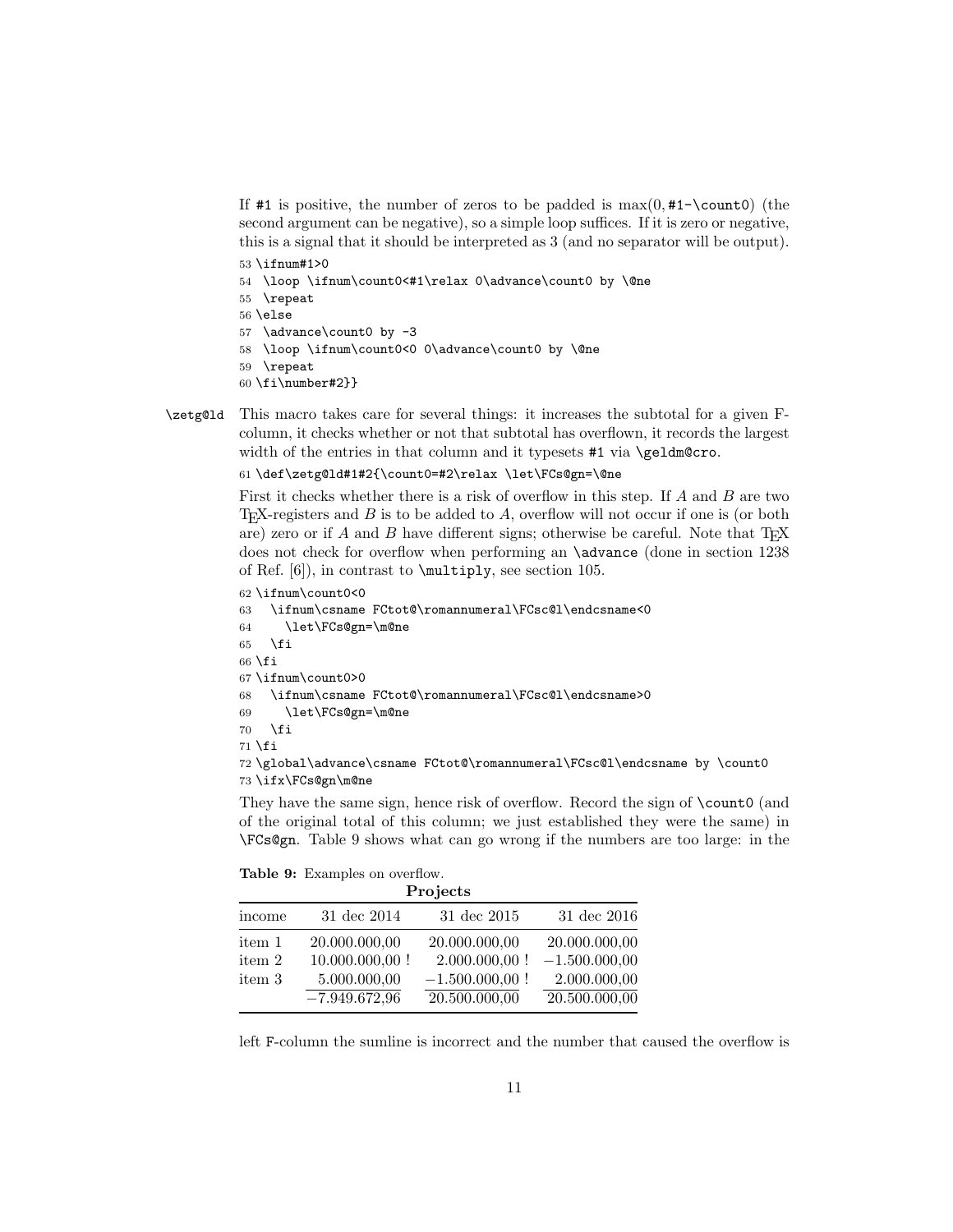indicated by an exclamation mark. In the middle F-column, overflow occurs twice and because this is once positive, once negative here, cancellation of errors occurs and the sumline is correct in the end. Nevertheless, it is advised to swap the two items that caused the overflow, as shown in the right F-column.

Check that the sign of the updated column total is still correct. If so, \FCs@gn is reset (to  $\langle$ One) at the end of this chunk.

- 74 \ifnum\count0>0 \let\FCs@gn\@ne \fi
- 75 \count0=\csname FCtot@\romannumeral\FCsc@l\endcsname
- 76 \ifnum\FCs@gn<0 \count0=-\count0 \fi
- 77 \ifnum\count0<0
- 78 \let\FCs@gn=\m@ne
- 79 \PackageError{fcolumn}{Register overflow}{Overflow occurred
- 80 in fcolumn \number\FCsc@l.\MessageBreak You can press <enter>
- 81 now and I'll proceed, but check\MessageBreak your table. The
- 82 offending entry is indicated with an\MessageBreak exclamation
- 83 mark in the output.}%
- 84 \else\let\FCs@gn=\@ne
- $85$   $\forall$ fi
- 86 \fi

The value of **\FCs@gn** is used in **\geldm@cro** below.

```
87 \setbox0=\hbox{$\geldm@cro{#1}{#2}$}%
```
- 88 \ifdim\wd0>\csname FCwd@\romannumeral\FCsc@l\endcsname
- 89 \global\csname FCwd@\romannumeral\FCsc@l\endcsname=\wd0
- 90 \fi\unhbox0}

The  $\langle count \rangle$   $\text{FC@1}$  and  $\text{FC@r}$  capture the parts to the left and to the right of the decimal mark, respectively.

91 \newcount\FC@l \newcount\FC@r

Some auxiliary definitions for capturing compacted information.

```
92\def\setucc@de#1#2\relax{\uccode'\~='#1 }
93 \def\assignform@t#1,#2,#3\assignform@t{\def\FCform@t{#1}%
94 \def\FCform@tt{#2}\ifx\FCform@tt\@empty \def\FCform@tt{#1}\fi}
```
\m@thcodeswitch As will be shown below, once the first digit, or sign, or decimal mark, or grouping character is scanned, the decimal digits should loose their activeness. That is done here for the digits in a rather blunt way, by putting their \mathcodes to zero if #1 equals 0, since the actual \mathcode is not important—as long as it is not "8000—because the digits are not used for typesetting. (And even if they were; it's inside  $\boxtimes 0$ , whose contents will be discarded.) When the \$ in  $\eeff$ is encountered, the digits get back their original \mathcodes so that the actual typesetting in \zetg@ld is correct again. With a non-zero #1 the activeness is switched on.

```
95 \def\m@thcodeswitch#1{\count0=10 \loop\ifnum\count0>0
```

```
96 \advance\count0 by \m@ne\mathcode\expandafter'\the\count0=
```

```
97 \ifnum#1=0 0 \else "8000 \fi\repeat}
```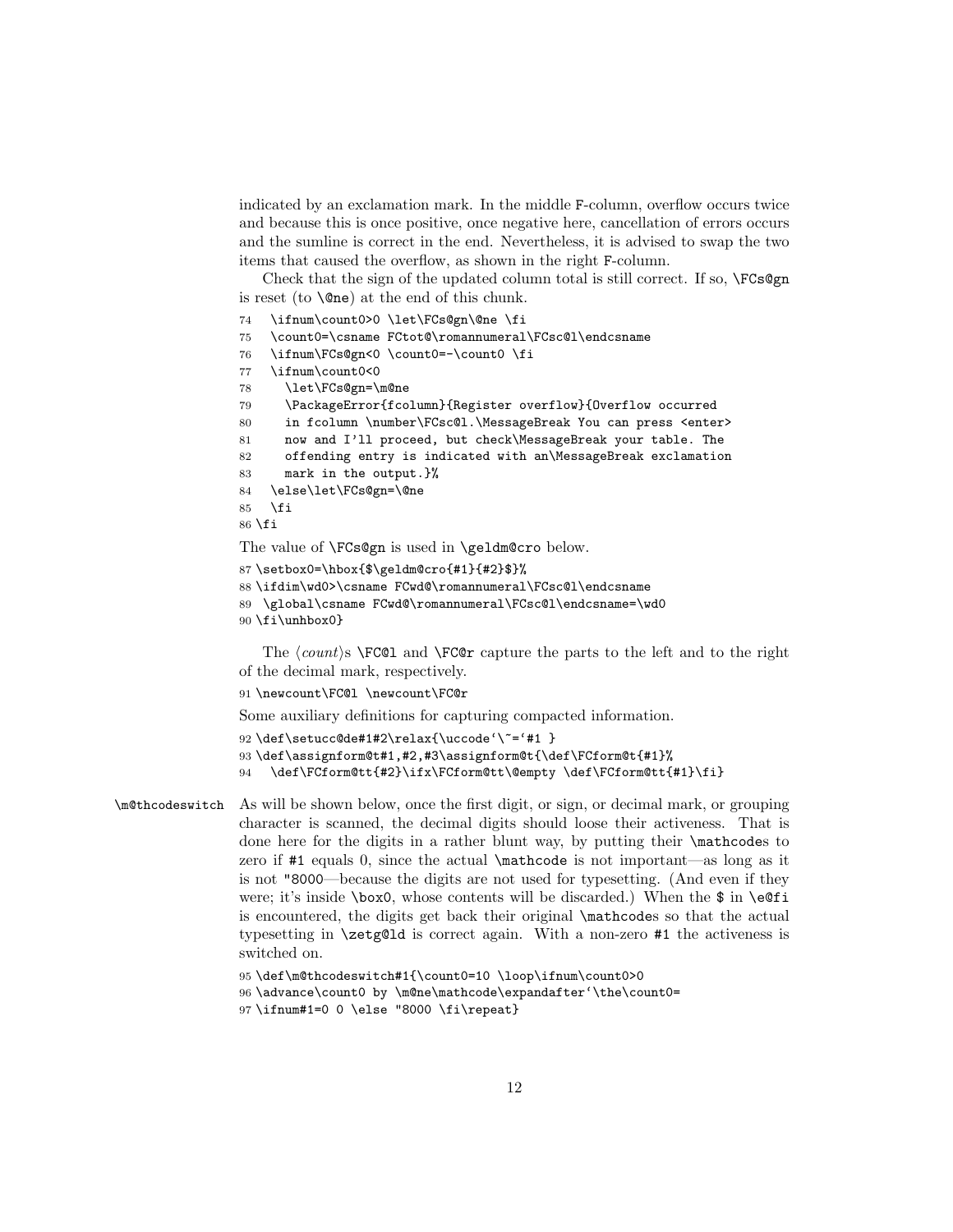\b@fi The macro \b@fi provides the beginning of the financial column. It will be inserted in the column to capture the number entered by the user. The separator and decimal mark are within a math environment, so you can indeed specify  $\setminus$ , instead of \thinspace, but there is an extra brace around, so it doesn't affect the spacing between the digits (trick copied from dcolumn, Ref. [\[3\]](#page-22-2)).

#### 98 \def\b@fi#1#2#3#4{%

An intermediate macro \sep@xt to extract the first character of #1, which in most cases will be the only character.

```
99 \def\sep@xt##1##2\end{\def\sep@rator{{##1}}}\sep@xt#1\end
100 \def\decim@lmark{{#2}}\def\sp@l{#3}\assignform@t#4,,\assignform@t
101 \global\advance\FCsc@l by \@ne\global\FC@l=0 \global\FC@r=1
```
The value specified by the user is then captured by \FC@l and this is done in a special way: \FC@l is assigned globally within \box0. Why? To use it as scribbling paper to examine what the user entered, without dumping it into the horizontal list.

There are four parts to an F-column entry, all parts optional, making 16 com-binations. The sequence is (in the Backus–Naur notation of Ref. [\[7\]](#page-22-6)):  $\langle sign \rangle$  $\langle$  integer constant $\rangle$   $\langle$  decimal mark $\rangle$   $\langle$  integer constant $\rangle$ . Here  $\langle$  sign $\rangle$  is a plus or minus character with category code 12,  $\langle$  integer constant $\rangle$  is a sequence of zero or more (decimal) (digit)s, and (decimal mark) is the middel part of  $#3$ , i.e., the comma in 3,2 or the period in 3.2. If the  $\langle$  decimal mark $\rangle$  is absent with no space characters between the two  $\langle$  integer constant $\rangle$  terms, these merge, making four redundant entries. One of the combinations is  $\langle \text{empty} \rangle$ , a sequence of characters outside the ones that are made active, e.g., plain text or nothing at all: this is the only combination that doesn't put anything in an F-column—and was the most difficult part to handle.

The minus sign must be captured separately, because in an entry like  $-0.07$ the 7 cents are negative, but this cannot be seen from the part to the left of the decimal mark, since −0 is 0 in TEX (in fact in most computer languages, but not in MIX  $[8]$ , so \ifnum-0<0 yields false. \FCs@gn is a general purpose flag. Its first use is to capture the sign.

#### 102 \let\FCs@gn=\@ne\relax \setbox0\hbox\bgroup\$

Do the scan inside a box and inside math mode. Start with defining all characters that may appear as the first one in an F-column as active; digits first. This needs a complicated \edef with accompanying \noexpand because the starting digit for \FC@l must be packed inside each definition.

103 \count@=10 \loop\ifnum\count@>0 \advance\count@ by \m@ne

104 \uccode'\~=\expandafter'\the\count@ \uppercase{\edef~}{\noexpand

105 \m@thcodeswitch0 \global\FC@l=\the\count@}\repeat

For the input decimal mark something extra is needed: if it is the first character in an F-column (like in ,07), it should also restore the \mathcodes of the digits. Checking whether or not it is the first is easy, since in that case the \mathcodes of the decimal digits is still "8000. The assignment to \FC@r starts with 1, so that appended digits get captured correctly, even if they start with 0; postprocessing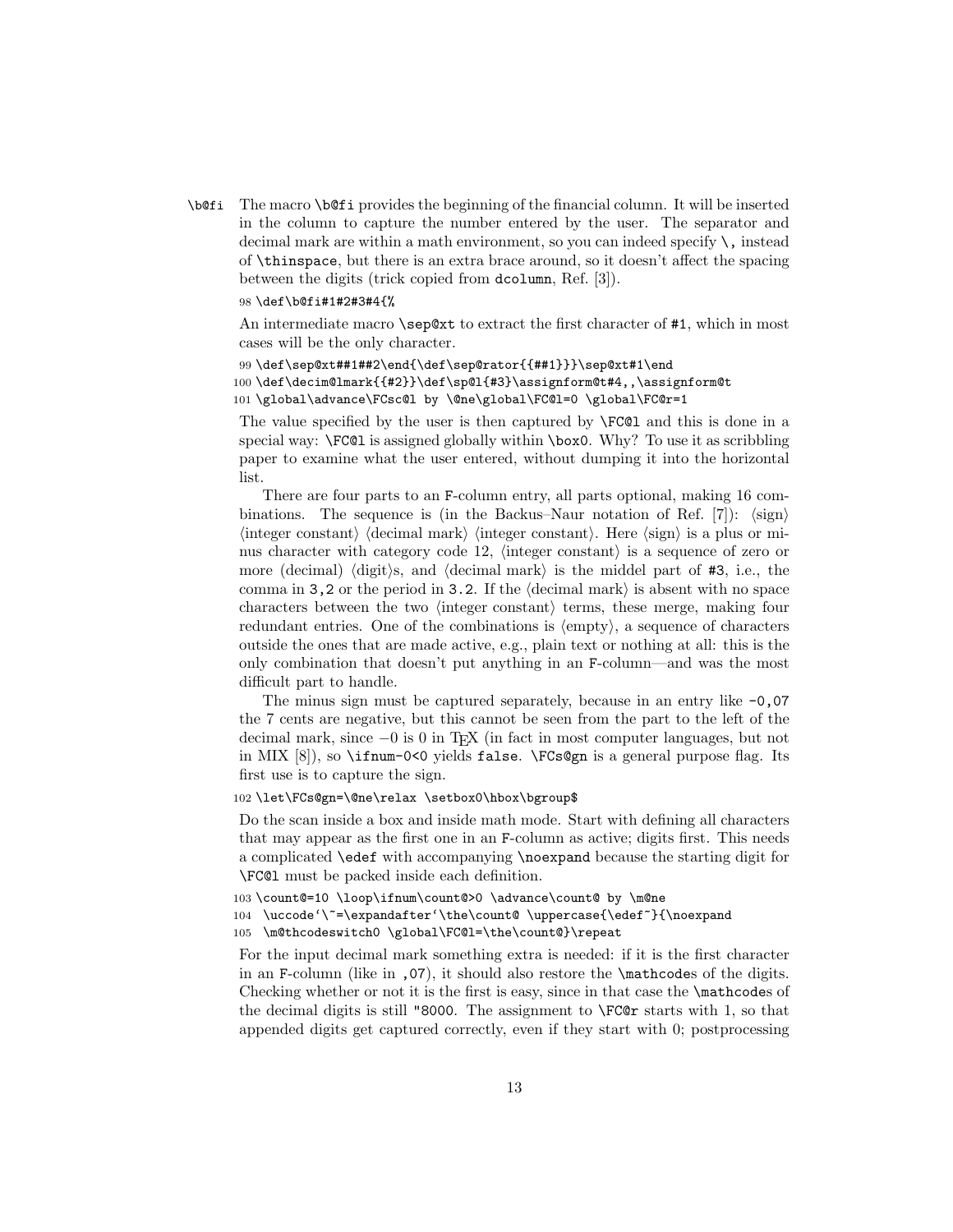of  $\FCor$  is done in  $\ee$ i. The input decimal mark switches itself off as active character, so at most one input decimal mark is allowed (N.B.: this makes sense).

```
106 \def\deactdecm@rk##1##2\relax{\mathcode'##1=0 }%
```

```
107 \afterassignment\setucc@de\count@#3\relax
```

```
108 \uppercase{\def~}{\ifnum\mathcode'\0="8000 \m@thcodeswitch0 \fi
```
109 \afterassignment\deactdecm@rk\count@#3\relax \global\FC@r=1}%

The input grouping character effectively expands to "nothing, i.e., ignore" in a complicated way: it ignores the character and resumes scanning the number. The test prior to that action is needed if the grouping character is the first character encountered in the F-column. Which part to continue with depends on whether or not an input decimal mark was encountered; that can be checked by looking at its \mathcode.

The input grouping character is the dot ".", except when that character was already chosen as input decimal mark. In that case, the grouping character will be the comma. This is easy to check because the  $\ucco$ de of ' $\'$  is still preserved.

```
110 \def\d@cm##1##2{\count@=\mathcode'##1 }
```

```
111\ifnum\uccode'\"='.\uccode'\"=',\relax\else \uccode'\"='.\relax\fi
```
112 \uppercase{\def~}{\ifnum\mathcode'\0="8000 \m@thcodeswitch0 \fi

```
113 \afterassignment\d@cm\count@#3\relax
```
The \expandafter below is necessary because the global assignment should act after the \fi.

```
114 \ifnum\count@=\mathcode'- \expandafter\global\FC@l=\the\FC@l
115 \else \expandafter\global\FC@r=\the\FC@r\fi}%
```
The signs are relatively simple: record the sign, restore \mathcodes if needed (it should be: a minus sign between digits screws up everything), and start scanning the number.

```
116 \uccode'\~='+\relax \uppercase{\def~}{\ifnum\mathcode'\0="8000
```

```
117 \m@thcodeswitch0 \fi\global\FC@l=0}
```

```
118 \uccode'\~='-\relax \uppercase{\def~}{\ifnum\mathcode'\0="8000
```
119 \m@thcodeswitch0 \fi\global\let\FCs@gn\m@ne \global\FC@l=0}%

Now actually activate all these codes.

120 \mathcode'-="8000 \mathcode'+="8000 \mathcode'.="8000

These three remain active until the  $\$ in **\e**Qfi is encountered. The following ones will, except in the  $\langle \text{empty} \rangle$  case, have their activeness turned off at some time.

```
121 \m@thcodeswitch1 \def\actdecm@rk##1##2\relax{%
122 \ifx##1.\relax \mathcode',="8000 \else \mathcode'##1="8000 \fi}%
123 \afterassignment\actdecm@rk\count@#3\relax}
```

```
\e@fi If the digits are still active then either nothing was entered or only characters that
       did not deactivate the digits were entered. In both cases the output should be
        \langle \text{empty} \rangle. To flag this outside the group that started with the opening $ of \b@fi,
       \FC@r is set globally to a negative value. This doesn't harm, because it didn't
       contain relevant information anyway. Outside the group, the sign of \FC@r can
       then be tested. This is a slight misuse of this \count, but now it's documented. In
```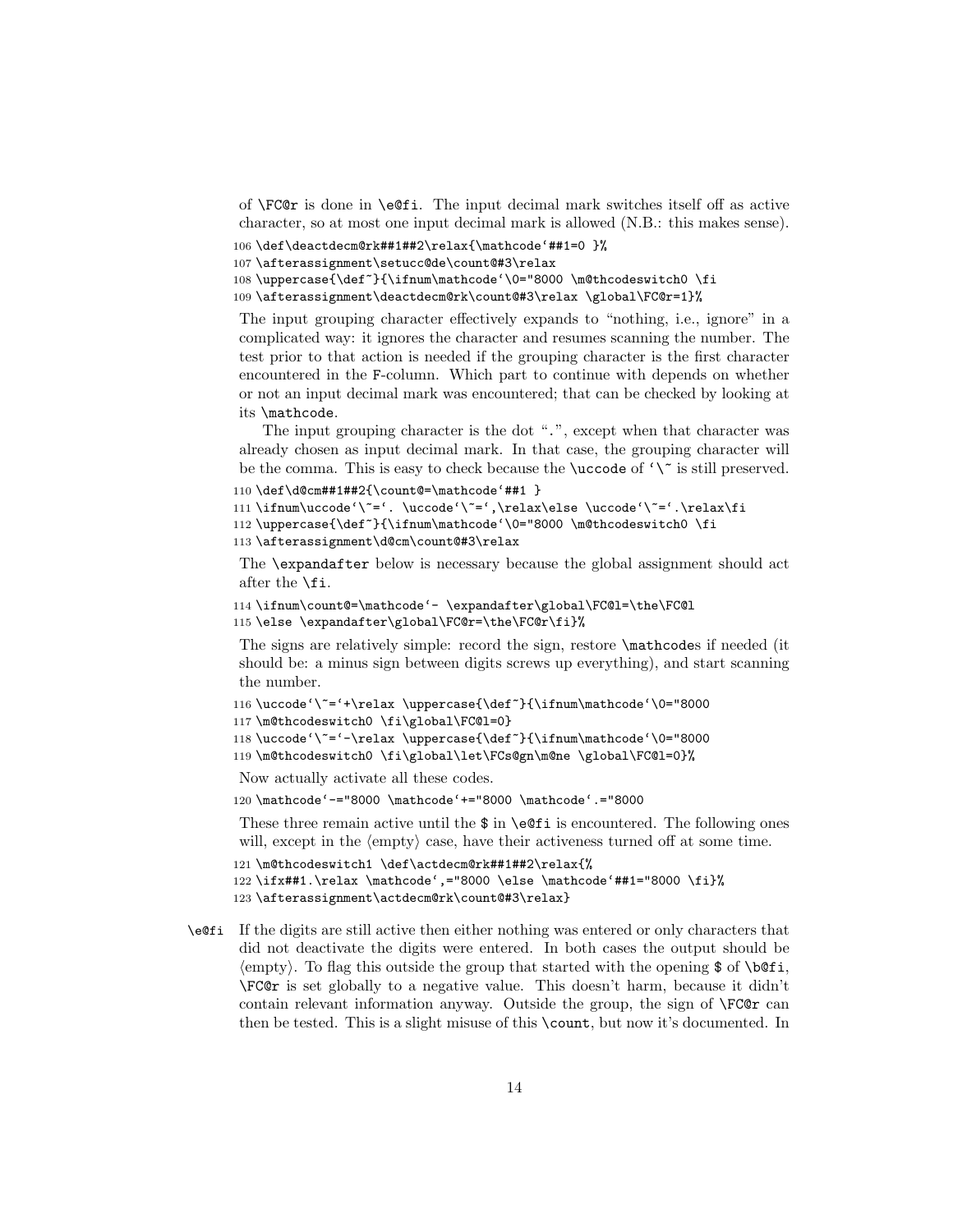effect,  $\FCor}$  can only be -1, 1, or at least 10, so the comparison  $\ifmmode\text{ifnum}\cdot\text{FCor}^2\big]$ does not miss 0.

```
124 \def\e@fi{\ifnum\mathcode'\0="8000 \global\FC@r=\m@ne\fi$\egroup
125 \ifnum\FC@r>0
```
If there was no decimal mark or if there was a decimal mark but no decimal part, \FC@r will still be 1, which doesn't parse well with \secd@xt, so a zero is appended, i.e., yielding 10.

126 \ifnum\FC@r=1 \FC@r=10 \fi

Next is a loop for bringing the decimal part in the correct way to the integer part. The loop is performed the number of decimal digits to be printed (the 2 in 3,2 of the default setting).

```
127 \def\i@ts##1##2{\count0=##2}
128 \afterassignment\i@ts\count@\sp@l
129 \loop\ifnum\count0>0 \multiply\FC@l by 10
130 \expandafter\secd@xt\number\FC@r\secd@xt \advance\count0 by \m@ne
131 \repeat
```
This also means that if you provided more decimal digits than this, the excess  $digit(s)$  will not be handled. This is truncation, not rounding! If all truncated digits are zero, this truncation is a no-op and they are silently ignored, see the example Table [10,](#page-14-0) that was created with @{}ldfl@{} (d for centering on the

<span id="page-14-0"></span>Table 10: Truncating excess digits.

| composer                              | raw entry                                | debt                                         | remark                                                                                                     |
|---------------------------------------|------------------------------------------|----------------------------------------------|------------------------------------------------------------------------------------------------------------|
| Berg<br>Eisler<br>Schönberg<br>Webern | 123,450<br>234,567<br>345,6709<br>2,3456 | 123,45<br>234,56<br>345,67<br>2,34<br>706,02 | "0" silently ignored<br>"7" ignored with warning<br>"09" ignored with warning<br>"56" ignored with warning |

decimal mark [\[3\]](#page-22-2)) as tabular key. If, however, at least one of them is not zero, a \PackageWarning will be given, showing the excess digit(s).

```
132 \ifnum\expandafter\@gobble\number\FC@r>0
```

```
133 \def\tw@l##1##2\relax{##2}
```

```
134 \PackageWarning{fcolumn}{Excess digit\ifnum\FC@r>19 s\fi\space
```
135 ''\expandafter\tw@l\number\FC@r\relax'' in decimal part

```
136 \MessageBreak ignored near or}
```
137 \fi

Don't forget to correct for the sign (once this is done,  $\FCs@gn$  is free again and can and will be used for other purposes). Then output the result.

```
138 \ifx\FCs@gn\m@ne\relax \FC@l=-\FC@l \fi
139 \zetg@ld{\sp@l}{\FC@l}%
140 \{fi\}
```
\secd@xt The second digit from the left is needed from a string of characters representing a decimal number. The macro \secd@xt extracts that digit, provided that the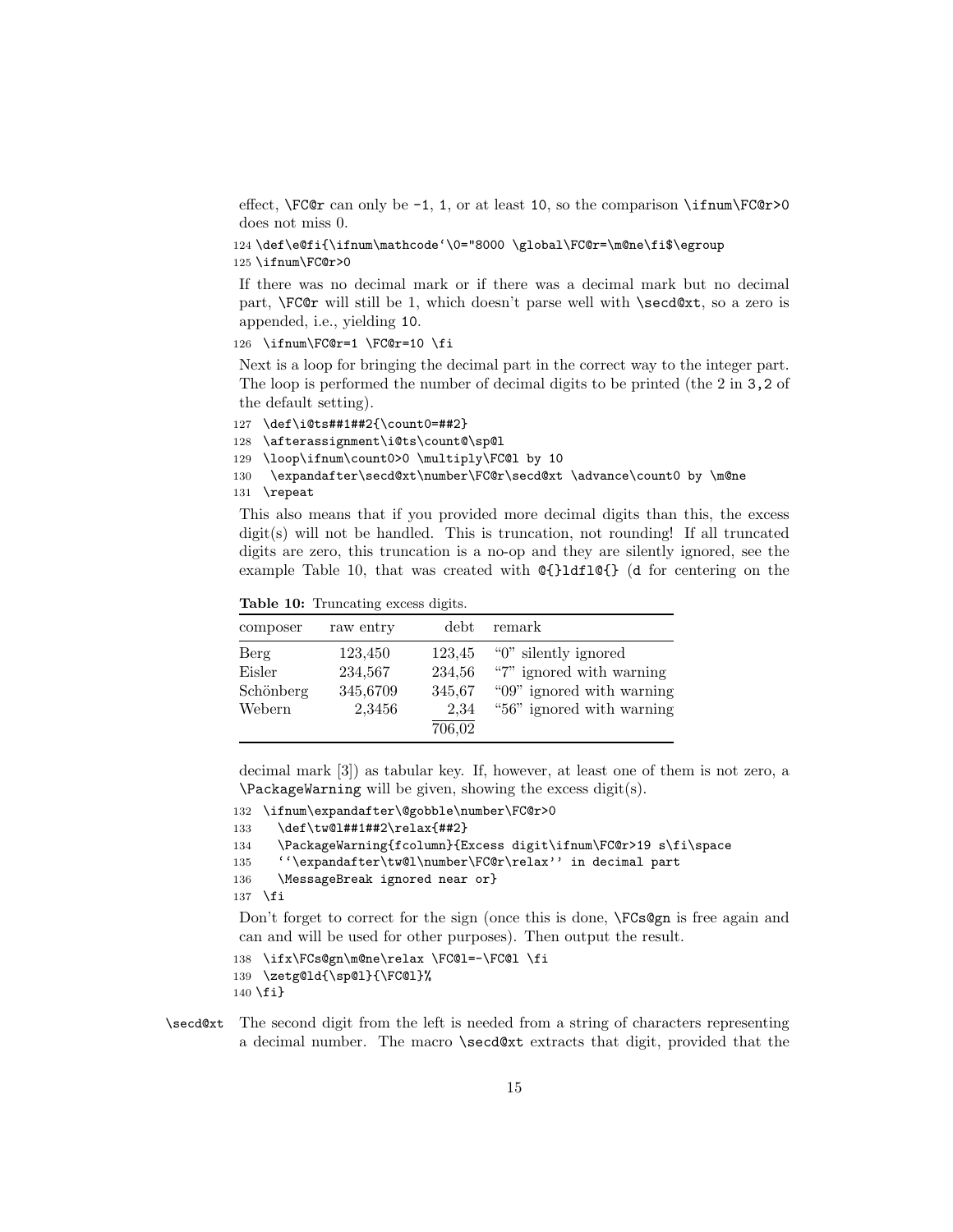number has at least two digits, but that is guaranteed by **\e**@fi. That second digit is then added to  $\FC@1$ . A new number is assigned to  $\FC@r$ , that consists of the digits of #1#3. If #3 was empty, 10 is assigned. In this way \FC@r is prepared for insertion in the next invocation of \secd@xt. In iterating: 1234 yields 134, yields 14, yields 10, stays 10, etc.

141 \def\secd@xt#1#2#3\secd@xt{\advance\FC@l by #2 142 \FC@r=#1#3 \ifnum\FC@r=1 \FC@r=10 \fi}

#### 3.3 Adaptations to existing macros

\@array The definition of \@array had to be extended slightly because it should also include \@mksumline (acting on the same #2 as \@mkpream gets). This change is transparant: it only adds functionality and if you don't use that, you won't notice the difference. It starts by just copying the original definition from v2.4k of the array package [\[1\]](#page-22-0), compacted.

143 \def\@array[#1]#2{\@tempdima\ht\strutbox\advance\@tempdima by

144 \extrarowheight\setbox\@arstrutbox\hbox{\vrule\@height\arraystretch

145 \@tempdima\@depth\arraystretch\dp\strutbox\@width\z@}%

Here comes the first change: after each  $\setminus \setminus$  (or  $\setminus \text{c}$  for that matter) the  $\langle count \rangle$ \FCsc@l should be reset. This is easiest done with \everycr, but \everycr is put to {} by \ialign, so that definition should change. The resetting should be done globally.

146 \def\ialign{\everycr{\noalign{\global\FCsc@l=0 }}\tabskip\z@skip\halign} Then the definition is picked up again.

```
147 \begingroup\@mkpream{#2}\xdef\@preamble{\noexpand\ialign\@halignto
```

```
148 \bgroup\@arstrut\@preamble\tabskip\z@\cr}%
```
149 \endgroup

The combination \endgroup in the previous chunk followed by \begingroup in the next chunk seems redundant, but that is not the case: the \endgroup restores everything that was not \global. With the following \begingroup it is ensured that \@mksumline experiences the same settings as \@mkpream did.

#### 150 \begingroup\@mksumline{#2}\endgroup

As a side product of **\@mksumline** also the  $\langle count \rangle$ s for the totals and  $\langle dimen \rangle$ s for the widths of the colums are created. The columns should start fresh, i.e., totals are 0 and widths are 0 pt.

#### 151 \res@tsumline

From here on it is just the old definition of array.sty.

152 \@arrayleft\if #1t\vtop\else\if#1b\vbox\else\vcenter\fi\fi\bgroup

153 \let\@sharp ##\let\protect\relax\lineskip\z@\baselineskip\z@

154 \m@th \let\\\@arraycr \let\tabularnewline\\\let\par\@empty \@preamble}

Because \@array was changed here and it is this version that should be used, \@@array should be \let equal to \@array again.

#### 155 \let\@@array=\@array

Much of the techniques here are repeated in \LT@array.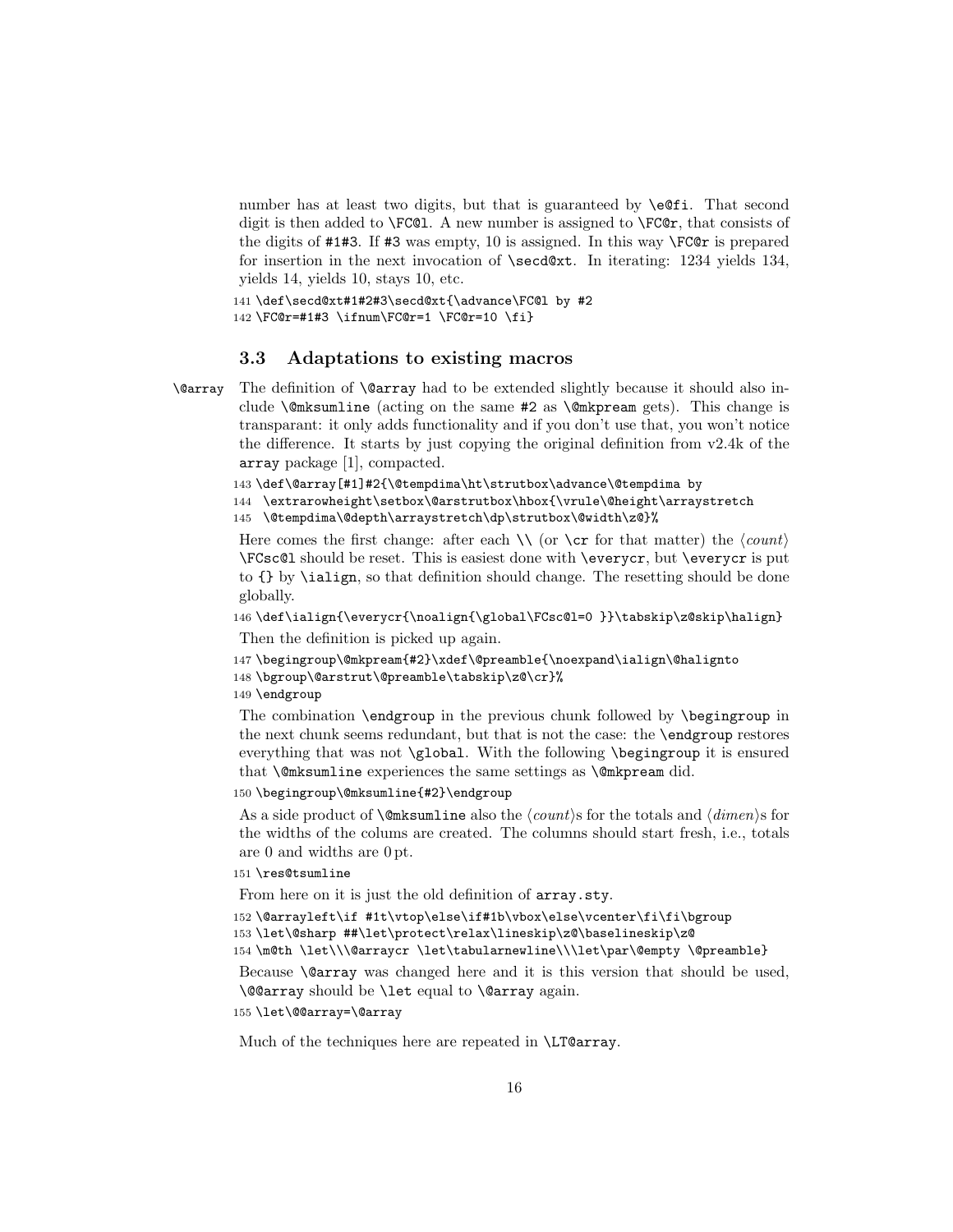#### 3.4 The sumline, close to a postamble

\@mksumline The construction of the sumline is much easier than that of the preamble for several reasons. It may be safely assumed that the preamble specifier is grammatically correct because it has already been screened by \@mkpream. Furthermore, most entries will simply add nothing to \s@ml@ne, e.g.,  $\mathbf{\&}$ , !, and | can be fully ignored. Ampersands are only inserted by c, 1, r, p, m, and b. So, if  $\a$  is a macro that prints the desired result of the column (see below), then a specifier like  $\mathcal{Q}$ {}1f1f $\mathcal{Q}$ {} will yield the sumline  $\&\a\&\a\.\$ . Had the specifier been  $1|f||@{ \quad}1|f$ , then the same sumline must be constructed: all difficulties are already picked up and solved in the creation of the preamble.

> In reality the sumline must be constructed from the expanded form of the specifier, so  $\ell_{\text{rel}}$  will expand as  $\ell_{\text{rel}}$ .  $\{\}$ ,  $\{3,2\}\}$ r<{\e@fi}@{}. The rules for constructing the sumline are now very simple:

- add an ampersand when c, 1, r, p, m, or b is found, unless it is the first one (this is the same as in the preamble);
- add a \a when  $\{\setminus eOfi\}$  is found;
- ignore everything else;
- close with a  $\setminus$ .

(For completeness' sake it should be mentioned that prior to the  $\setminus \setminus$  also the column check is inserted, see \aut@check.) To discriminate, a special version of \@testpach [\[1\]](#page-22-0) could be written, but that is not necessary: \@testpach can do all the work, although much of it will be discarded. Here speed is sacrificed for space and this can be afforded because the creation of the sumline is done only once per \tabular or \longtable.

The start is copied from **\@mkpream.** 

156 \def\@mksumline#1{\gdef\s@ml@ne{}\@lastchclass 4 \@firstamptrue

At first the column number is reset and the actual code for what was called \a above is made inactive.

- 157 \global\FCsc@l=0
- 158 \let\prr@sult=\relax

Then **\@mkpream** is picked up again.

159 \@temptokena{#1}\@tempswatrue\@whilesw\if@tempswa\fi{\@tempswafalse 160 \the\NC@list}\count0\m@ne\let\the@toks\relax\prepnext@tok

Next is the loop over all tokens in the expanded form of the specifier. The change with respect to  $\Omega$  mkpream is that the body of the loop is now only dealing with F-classes 0, 2, and 10. What to do in those cases is of course different from what to do when constructing the preamble, so special definitions are created, see below.

161 \expandafter\@tfor\expandafter\@nextchar\expandafter:\expandafter=\the 162 \@temptokena\do{\@testpach\ifcase\@chclass\@classfz\or\or\@classfii\or 163 \or\or\or\or\or\or\or\@classfx\fi\@lastchclass\@chclass}%

And the macro is finished by applying the  $\lambda$ ut@check and appending the  $\lambda$ to the sumline. Note that the  $\a$ ut@check is performed *in* the last column, but since it does not put anything in the horizontal list—it only writes to screen and transcript file—, this is harmless.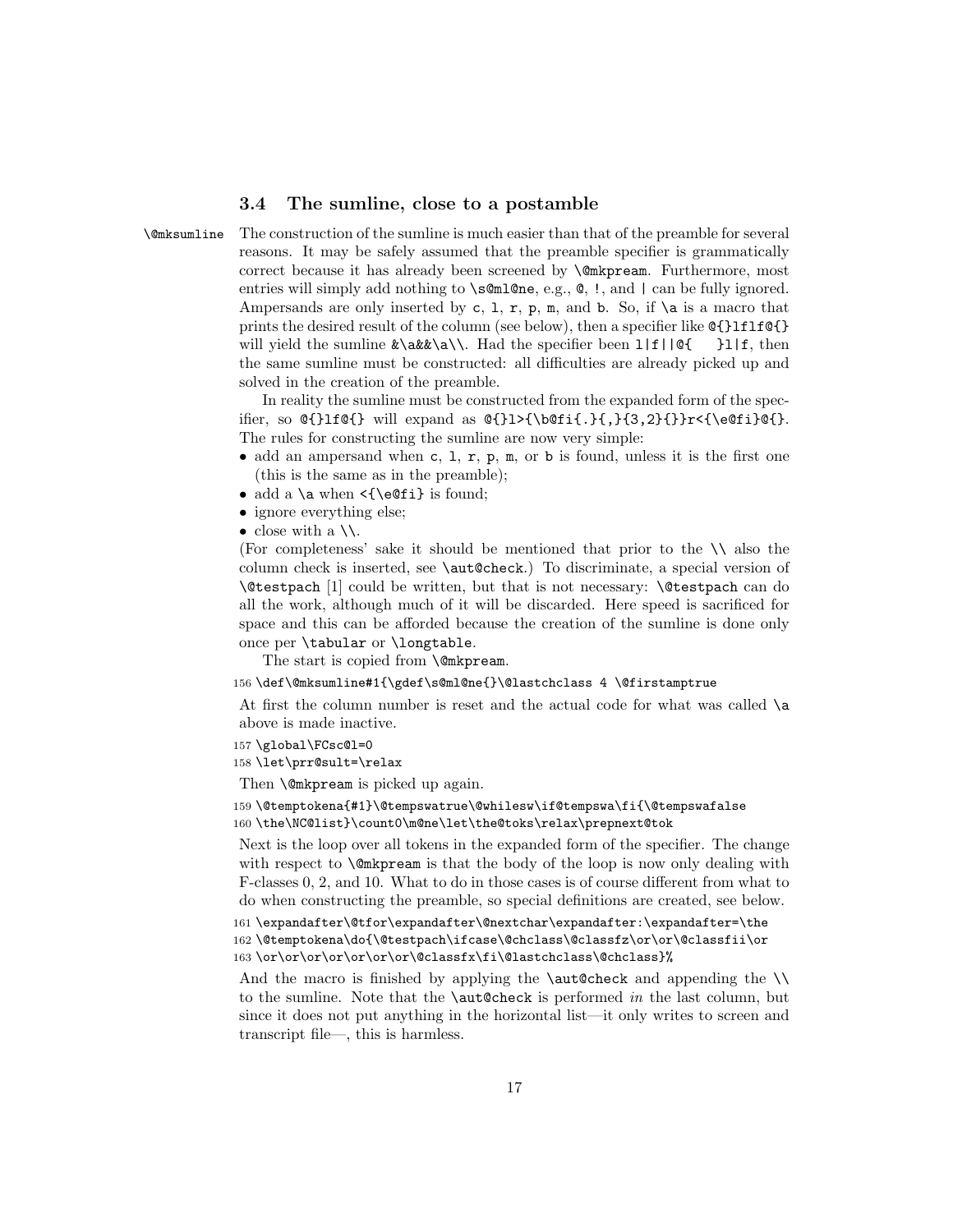164 \xdef\s@ml@ne{\s@ml@ne\noexpand\aut@check\noexpand\\}}

- \@addtosumline Macro \@addtosumline, as its name already suggests, adds something to the sumline, like its counterpart **\@addtopreamble** did to the preamble. 165 \def\@addtosumline#1{\xdef\s@ml@ne{\s@ml@ne #1}}
	- \@classfx Class f10 for the sumline creation is a stripped down version of \@classx: add an ampersand unless it is the first. It deals with the specifiers b, m, p, c, l, and r. 166 \def\@classfx{\if@firstamp \@firstampfalse \else \@addtosumline &\fi}
	- $\cal Q$ classfz Class f0 is applicable for specifiers c, 1, and r, and if the arguments of p, m, or b are given. The latter three cases, with  $\mathcal{C}$ chnum is 0, 1, or 2 should be ignored and the first three cases are now similar to class f10. 167\def\@classfz{\ifnum\@chnum<\thr@@ \@classfx\fi}
	- \@classfii Here comes the nice and nasty part. Class f2 is applicable if a < is specified. This is tested by checking \@lastchclass, which should be equal to 8. Then it is checked that the argument to < is indeed \e@fi. This check is rather clumsy but this was the first way, after many attempts, that worked. It is necessary because the usage of  $\leq$  is not restricted to **\e**@fi: the user may have specified other L<sup>AT</sup>EX-code using <.

```
168 \def\@classfii{\ifnum\@lastchclass=8
169 \edef\t@stm{\expandafter\string\@nextchar}
170 \edef\t@stn{\string\e@fi}
```
171 \ifx\t@stm\t@stn

If both tests yield true, i.e., we encountered a  $\langle \{\text{eefi}\}$  where we expect one to find, then add the macro to typeset everything.

172 \@addtosumline{\prr@sult}

But we're not done yet: in the following lines of code the appropriate  $\langle count \rangle$ s and  $\langle dimen \rangle$ s are created, if necessary. Note that  $\FCsc@1$  was set to 0 in the beginning of \@mksumline, so it is well-defined when \@classfii is used.

```
173 \global\advance\FCsc@l by \@ne
```
174 \ifnum\FCsc@l>\FCtc@l

Apparently the number of requested columns is larger than the currently available number of relevant  $\langle count \rangle$ s and  $\langle dimen \rangle$ s, so new ones should be created. What is checked here is merely the existence of \FCtot@<some romannumeral>. If it already exists—although it may not even be a  $\langle count \rangle$ ; that cannot be checked it is not created by find the analysis of the state. In case it is a  $\langle count \rangle$  you're just lucky, and you could ignore that error, although any change to this  $\langle count \rangle$ is global anyway, so things will be overwritten. In the case it is not a  $\langle count \rangle$ , things will go haywire and you'll soon find out. The remedy then is to rename your  $\langle count \rangle$  prior to fcolumn to avoid this name clash.

- 175 \expandafter\ifx\csname FCtot@\romannumeral\FCsc@l\endcsname\relax
- 176 \expandafter\newcount\csname FCtot@\romannumeral\FCsc@l\endcsname
- 177 \else
- 178 \PackageError{fcolumn}{Name clash for <count>}{\expandafter\csname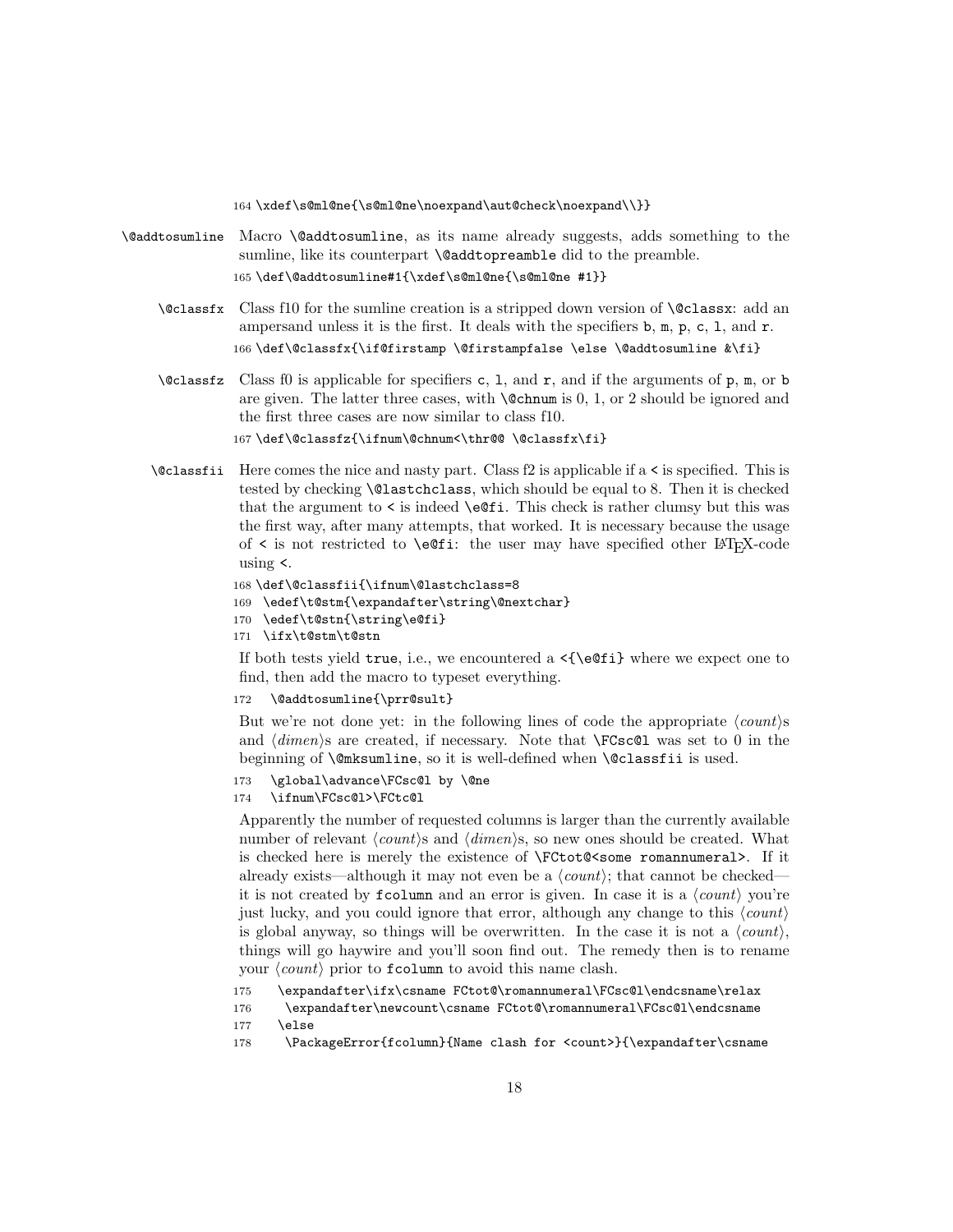```
179 FCtot@\romannumeral\FCsc@l\endcsname is already defined and it may
180 not even be a <count>. If you're\MessageBreak sure it is a <count>,
181 you can press <enter> now and I'll proceed, but things\MessageBreak
182 will get overwritten.}%
183 \fi
```
And the same is applicable for the  $\langle dimen \rangle$ : in case of a name clash you have to rename your  $\langle$  dimen<sub>}</sub> prior to fcolumn.

184 \expandafter\ifx\csname FCwd@\romannumeral\FCsc@l\endcsname\relax 185 \expandafter\newdimen\csname FCwd@\romannumeral\FCsc@l\endcsname

If the creation was successful, the  $\langle count \rangle$  \FCtc@l should be increased.

```
186 \global\FCtc@l=\FCsc@l
```
187 \else

```
188 \PackageError{fcolumn}{Name clash for <dimen>}{\expandafter\csname
189 FCwd@\romannumeral\FCsc@l\endcsname is already defined and it may
190 not even be a <dimen>. If you're\MessageBreak sure it is a <dimen>,
191 you can press <enter> now and I'll proceed, but things\MessageBreak
192 will get overwritten.}%
193 \fi
194 \fi
195 \fi
196 \fi}
```
Once created, it is not necessary to initialise them here because that is done later in one go.

\sumline The command for the sumline has one optional argument: the separation between the rule and the total. By default this is 2 pt, but the user may specify \sumline[10pt] if that separation needs to be 10 pt. The assignment needs to be global, because it is done in the first column of the tabular, but is valid for the whole line.

```
197 \newdimen\s@mlinesep
```

```
198 \def\sumline{\@ifnextchar[\s@mline{\s@mline[2pt]}}
```

```
199 \def\s@mline[#1]{\global\s@mlinesep=#1 \s@ml@ne}
```
In the introduction it was stated that  $\sum_{\text{sumline}}$  has two options, but in reality that second option is the option to  $\setminus \$  that is issued by  $\setminus$  s@ml@ne.

### \prr@sult The macro \prr@sult actually puts the information together. It starts like \leeg. 200 \def\prr@sult{\$\egroup \let\e@fi=\relax \let\FCform@t=\FCform@tt

Then the information for the last line is computed. It is not sufficient to calculate the width of the result (in points) to use that as the width of the rule separating the individual entries and the result. It may happen that the sum is wider (in points) than any of the entries, e.g., when the result of  $6+6$  (using specifier 3, 2) is typeset. The width of the rule should be equal to the width of  $\bmod$  \$12{,}00\$} then. On the other hand the width of the rule when summing 24 and −24 should be that of  $\hbar$ box{\$-24{,}00\$} (or  $\hbar$ box{\$(24{,}00\$}, see above), not the width of the result \hbox{\$0{,}00\$}. Therefore the maximum of all entry widths, including the result, was calculated.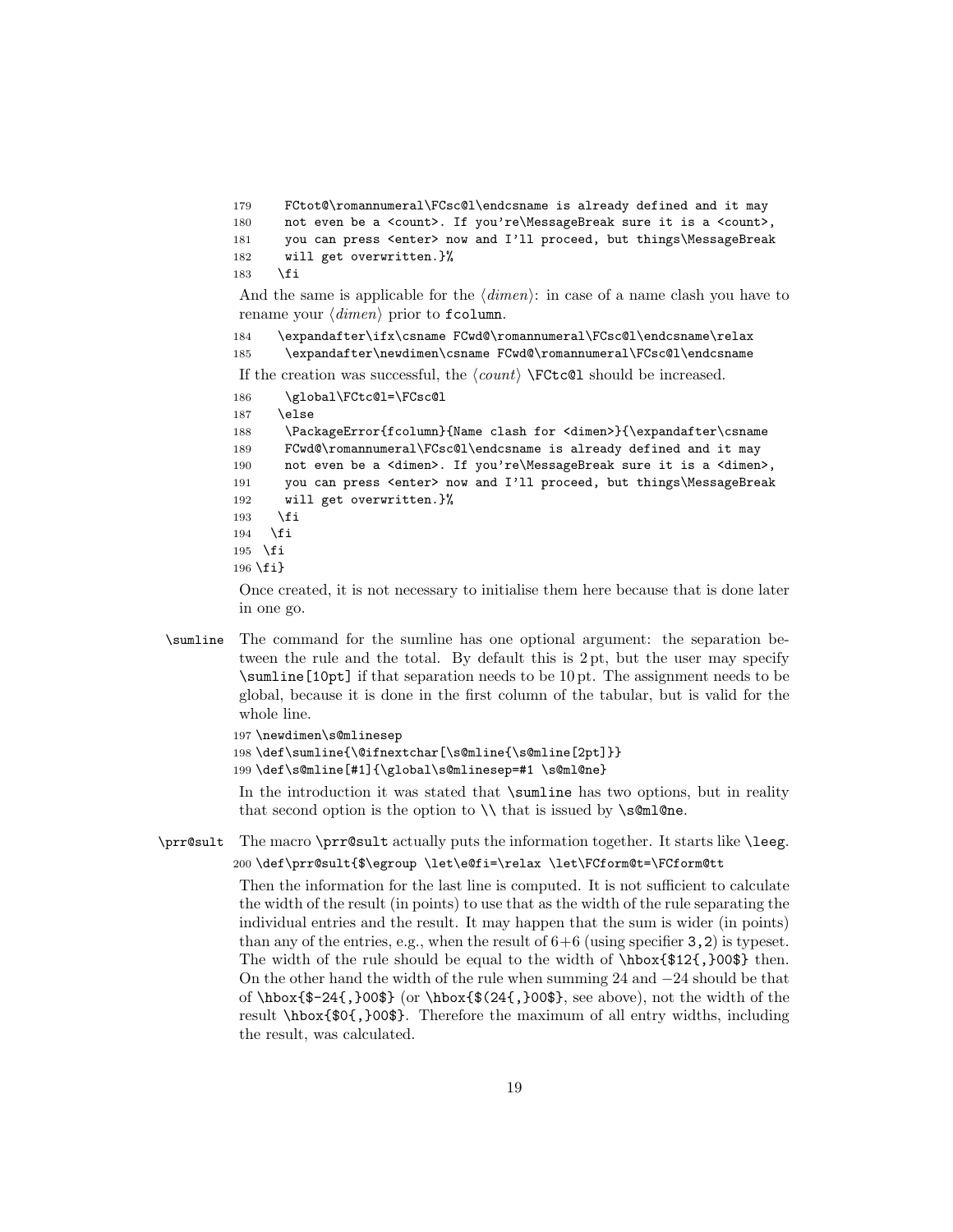201\setbox0=\hbox{\$\geldm@cro{\sp@l}{\number\csname FCtot@\romannumeral\FCsc@l\endcsname}\$}% \ifdim\wd0>\csname FCwd@\romannumeral\FCsc@l\endcsname \global\csname FCwd@\romannumeral\FCsc@l\endcsname=\wd0  $205$  \fi \vbox{\hrule width \csname FCwd@\romannumeral\FCsc@l\endcsname \vskip\s@mlinesep \hbox to \csname FCwd@\romannumeral\FCsc@l\endcsname{\hfil\unhbox0}}}

#### 3.5 Other checks

\leeg This macro is used to overrule the default behaviour of the pair \b@fi and \e@fi. It starts with ending the groups in the same way that \e@fi would normally do. Then the effect of  $\setminus$  eQfi (that is still in the preamble) is annihilated by  $\setminus$  letting it to be \relax. This \let is only local to the current column. Then the argument to \leeg is treated in a similar way as \e@fi would do with a typeset number.

Since the user may from time to time also need a column entry other than a number in the table, e.g., \leeg{p.m.}, this definition is without at-sign. By defining **\leeg** in this way, instead of  $\multicolumn{0}{\textrm{which contains } \textrm{ } }$ , the default spacing in the column is retained. It doesn't alter the width of the sumrule, but has its normal effect on the column width, so be careful: don't insert the unabridged version of Romeo and Juliet [\[9\]](#page-22-8) here. It is not typeset in math mode, nor does it use the extra (formatting) information of #4 of the fcolumn, so you're completely free here.

209 \def\leeg#1{\$\egroup \let\e@fi=\relax #1}

Note that anything may be given as argument to \leeg, so in principle it can also be used to cheat: \leeg{0,03} will insert the text 0,03 in the table but it doesn't increase the totals of that column by 3 (assuming 3,2 coding for the separations). But you won't cheat, won't you?

\res@tsumline Since all changes to the totals and widths of the columns are global, they have to be reset actively at the start of a tabular or array. That is an action by itself, but it may occur more often, on request of the user, therefore a special macro is defined. A side effect of this macro is that \FCsc@l is reset to 0. This is an advantage: it should be zero at the beginning of a line in the table (for other lines this is done by the  $\setminus \setminus$ .

210 \def\res@tsumline{\FCsc@l=\FCtc@l\loop\ifnum\FCsc@l>0

- 211 \global\csname FCtot@\romannumeral\FCsc@l\endcsname=0
- 212 \global\csname FCwd@\romannumeral\FCsc@l\endcsname=\z@
- 213 \advance\FCsc@l by \m@ne\repeat}
- \resetsumline To reset a sumline within a table, it should be done within a \noalign. 214 \def\resetsumline{\noalign{\res@tsumline}}
	- \aut@check If the number of F-columns is even, it is assumed that they are part of two sets of columns of which each column of the first set should balance the appropriate column of the second set. If on the other hand the number of columns is odd, then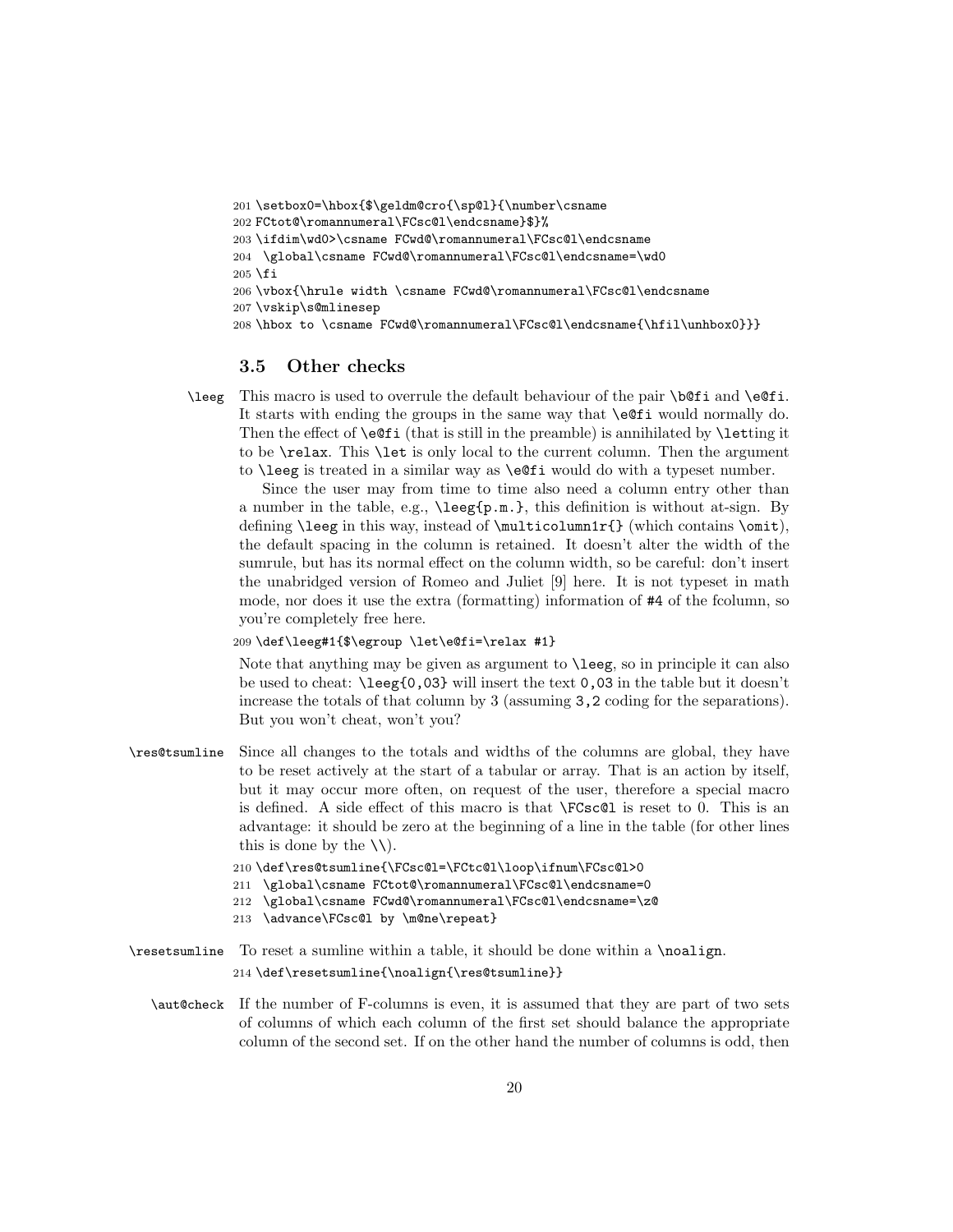at least one column has nothing to balance against and no checking occurs. It is correct to check for oddness of \FCsc@l since this \aut@check is only performed in the last column of the tabular: the value of \FCsc@l now equals the number of columns used in the current tabular (and may differ from \FCtc@l).

The output is only to screen and the transcript file; it doesn't change the appearance of your document, so in case the assumption is wrong you can safely ignore the result and go on. The  $\langle count \rangle$  0 and 1 are used here and this can be done because any content of those  $\langle count \rangle$ s from previous calculations has become irrelevant at this moment.

If the list \FC@chklist is empty, the list for the automatic check is generated (which will remain empty if \FCsc@l is odd).

```
215 \def\FC@chklist{}
```

```
216 \def\aut@check{\ifx\@empty\FC@chklist\relax
```
217 \ifodd\FCsc@l\else

```
218 \count0=\@ne \count1=\FCsc@l
```

```
219 \divide\count1 by \tw@
```

```
220 \loop\ifnum\count1<\FCsc@l
```
- 221 \advance\count1 by \@ne
- 222 \xdef\FC@chklist{\FC@chklist\number\count0,\number\count1;}%
- 223 \advance\count0 by\@ne
- 224 \repeat

```
225 \fi
```
 $226$  \fi

Then this list is peeled off and processed.

```
227 \loop
```

```
228 \ifx\FC@chklist\@empty\let\FCs@gn=\@ne\else\let\FCs@gn=\m@ne\fi
```
- 229 \ifx\FCs@gn\m@ne
- 230 \expandafter\fre@t\FC@chklist\end
- 231 \ifnum\csname FCtot@\romannumeral\count0\endcsname=
- 232 \csname FCtot@\romannumeral\count1\endcsname\else
- 233 \PackageWarning{fcolumn}{F-columns \number\count0 \space and
- 234 \number\count1 \space do not balance due to \string\sumline
- 235 \MessageBreak near or}%
- 236 \fi

237 \repeat}

When \aut@check is finished, \FC@chklist is empty again, i.e., well prepared for the next time it is used. This also means that the default behaviour kicks in again: if that's not what you want, you should specify the appropriate \checkfcolumns lines again.

- \fre@t This function eats the first two numbers off \FC@chklist. 238 \def\fre@t#1,#2;#3\end{\count0=#1 \count1=#2 \xdef\FC@chklist{#3}}
- \checkfcolumns But the assumptions for \aut@check may be wrong, therefore manual control on this checking is also made possible here. The macro \checkfcolumns provides a way to the user to check that the appropriate columns are balanced (as it should in a balance). Arguments #1 and #2 are the F-column numbers to compare. It is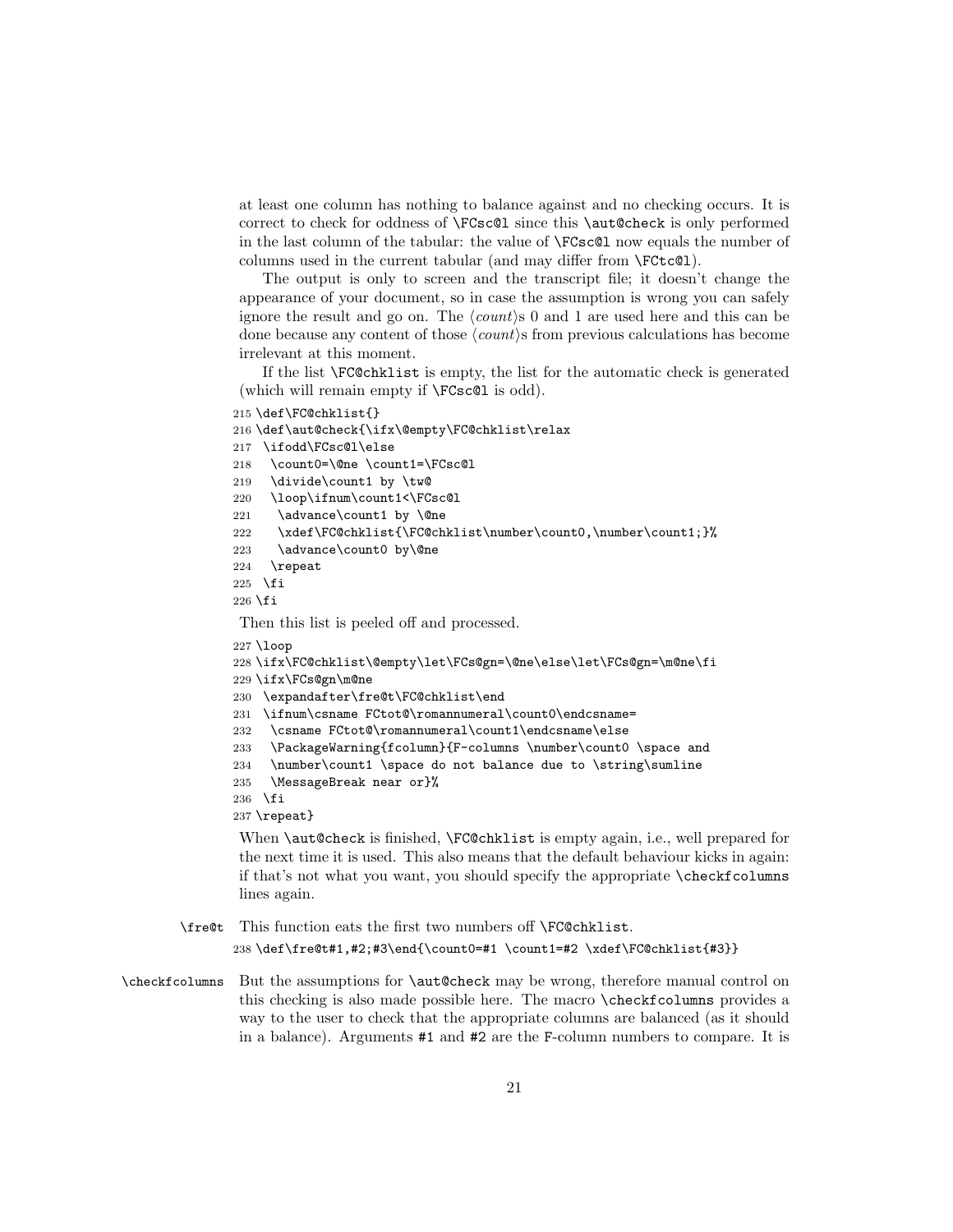the responsibility of the user to provide the correct numbers here, otherwise bogus output is generated. If this manual check is inserted, the automatic check will not be performed.

\def\checkfcolumns#1#2{\noalign{\xdef\FC@chklist{\FC@chklist #1,#2;}}}

#### 3.6 Support for package longtable

Package longtable is used for tables that may span multiple pages. The packages fcolumn and longtable work together provided longtable is loaded first, so that fcolumn can adapt one definition of longtable. If longtable is not loaded, it's a waste of memory having that definition, so it is only defined when necessary. For that reason the user is warned (not loading longtable is obviously not an error if you don't use it) if fcolumn is loaded without prior loading of longtable.

\ifx\longtable\@undefined

- \PackageWarningNoLine{fcolumn}{fcolumn is loaded without longtable.
- That's OK, but\MessageBreak if you want to load longtable as well,
- make sure \MessageBreak it is done before loading fcolumn}\else
- \LT@array And here is the only definition of longtable that needs to be extended to make fcolumn work with that package. The lines are compacted a bit w.r.t. the original longtable code; if you want to study the code, have a look at the documentation [\[4\]](#page-22-3).

```
244 \def\LT@array[#1]#2{\refstepcounter{table}\stepcounter{LT@tables}\if
245 l#1 \LTleft\z@\LTright\fill\else\if r#1 \LTleft\fill\LTright\z@\else
246 \if c#1 \LTleft\fill\LTright\fill\fi\fi\fi\let\LT@mcol\multicolumn
247 \let\LT@@tabarray\@tabarray\let\LT@@hl\hline\def\@tabarray{\let
```
- \hline\LT@@hl\LT@@tabarray}\let\\\LT@tabularcr\let\tabularnewline\\
- \def\newpage{\noalign{\break}}\def\pagebreak{\noalign{\ifnum'}=0\fi
- \@testopt{\LT@no@pgbk-}4}\def\nopagebreak{\noalign{\ifnum'}=0\fi
- \@testopt\LT@no@pgbk4}\let\hline\LT@hline\let\kill\LT@kill\let\caption
- \LT@caption\@tempdima\ht\strutbox\let\@endpbox\LT@endpbox\ifx
- \extrarowheight\@undefined\let\@acol\@tabacol\let\@classz\@tabclassz
- \let\@classiv\@tabclassiv\def\@startpbox{\vtop\LT@startpbox}\let
- \@@startpbox\@startpbox\let\@@endpbox\@endpbox\let\LT@LL@FM@cr
- \@tabularcr\else\advance\@tempdima\extrarowheight\col@sep\tabcolsep
- \let\@startpbox\LT@startpbox\let\LT@LL@FM@cr\@arraycr\fi\setbox
- \@arstrutbox\hbox{\vrule\@height\arraystretch\@tempdima\@depth
- \arraystretch\dp\strutbox\@width\z@}\let\@sharp##\let\protect\relax
- \begingroup\@mkpream{#2}\xdef\LT@bchunk{\global\advance\c@LT@chunks
- \@ne\global\LT@rows\z@\setbox\z@\vbox\bgroup\LT@setprevdepth\tabskip

```
262 \LTleft\noexpand\halign to\hsize\bgroup\tabskip\z@\@arstrut\@preamble
```
\tabskip\LTright\cr}\endgroup

Until this line it was just the code for  $\L{IT@array}$  from package longtable. The two lines of the next chunk are new to \LT@array. Their purpose is the same as in \@array above.

- \begingroup\@mksumline{#2}\endgroup\res@tsumline
- \everycr{\noalign{\global\FCsc@l=0 }}%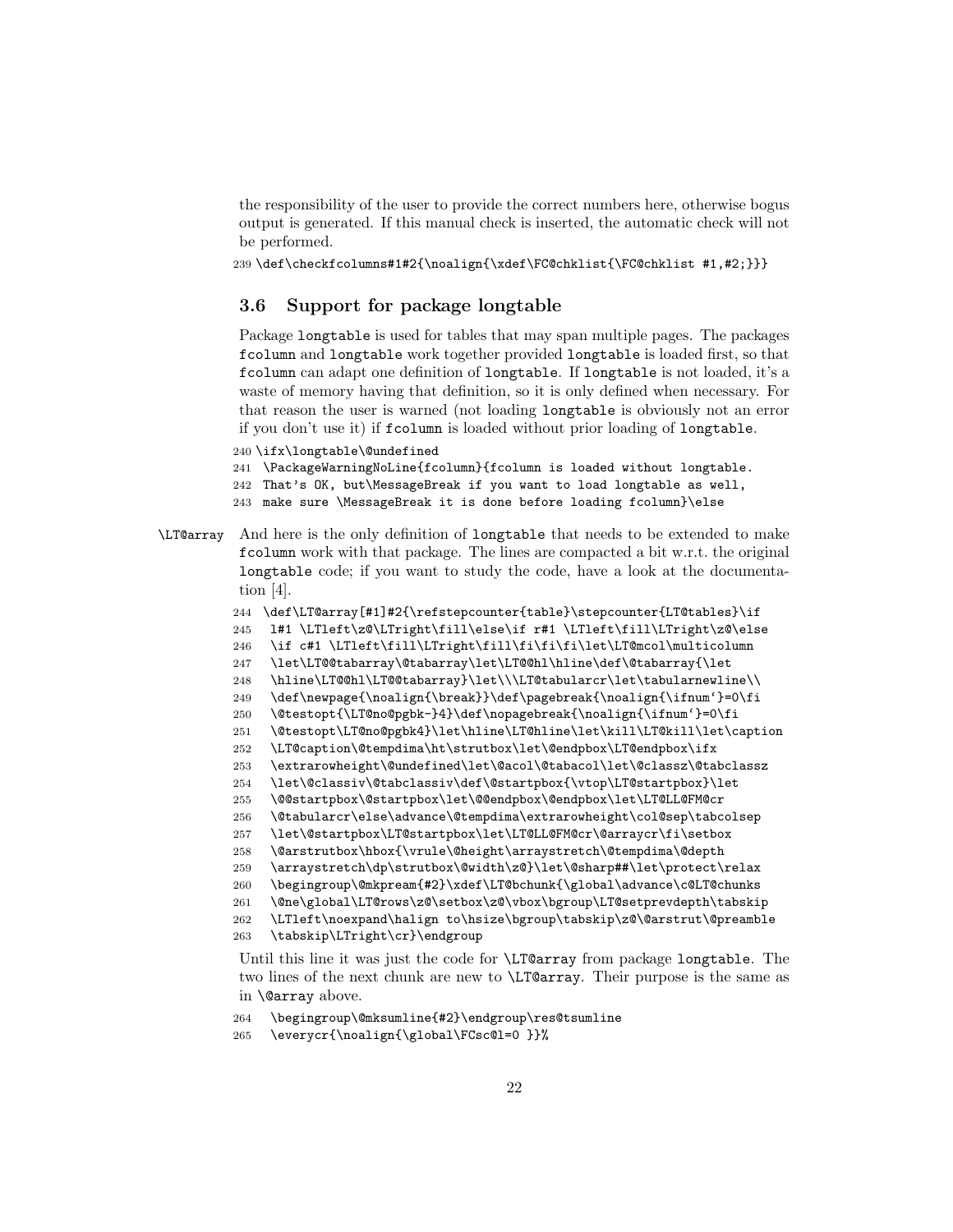From here on \LT@array is picked up again, ending with the \fi that belongs to the \ifx that started this definition.

```
266 \expandafter\LT@nofcols\LT@bchunk&\LT@nofcols\LT@make@row\m@th\let
267 \par\@empty\lineskip\z@\baselineskip\z@\LT@bchunk}
268 \fi
```
That's it!

### Acknowledgement

Thanks to Karl Berry for valuable comments regarding the consistency of the installation procedure of this version. Frank Mittelbach gave various useful suggestions for improving the input parsing as well as hints to make the package more LATEX-like. He also challenged me to make fcolumn compatible with longtable. Christian Hoff's request on column formatting triggered many happy hours of coding.

## References

- <span id="page-22-0"></span>[1] Frank Mittelbach and David Carlisle. A new implementation of LATEX's tabular and array environment.
- <span id="page-22-1"></span>[2] Simon Fear. The booktabs package. Publication quality tables in  $\mathbb{F}$ F<sub>F</sub>X.
- <span id="page-22-2"></span>[3] David Carlisle. The dcolumn package.
- <span id="page-22-3"></span>[4] David Carlisle. The longtable package.
- <span id="page-22-4"></span>[5] According to the IMF <www.imf.org>.
- <span id="page-22-5"></span>[6] Donald Knuth, Computers & Typesetting/B, T<sub>E</sub>X: the program.
- <span id="page-22-6"></span>[7] Donald Knuth, Computers & Typesetting/A, The T<sub>E</sub>Xbook.
- <span id="page-22-7"></span>[8] Donald Knuth, The Art of Computers Programming, volume 1.
- <span id="page-22-8"></span>[9] William Shakespeare, Romeo and Juliet, a tragedy (1597).

## Change History

#### v0.1

General: First working version. . . . 1 v1.0 General: Three-argument version is

working properly.  $\dots \dots \dots 1$ 

v1.1

General: Automatic checking of column balance performed when number of F-columns is even (behaviour can be overridden). Empty entries are now recognised and correctly

treated as such, except for the one ended by the double backslash. Not serious; workaround possible. Furthermore optimisation of code: minimised the number of private counts and resetting of column counter done in a nicer way. . . . . . . . . . . . . . . . . . . . . 1

v1.1.1

General: Installation procedure changed from .ins-in-.dtx to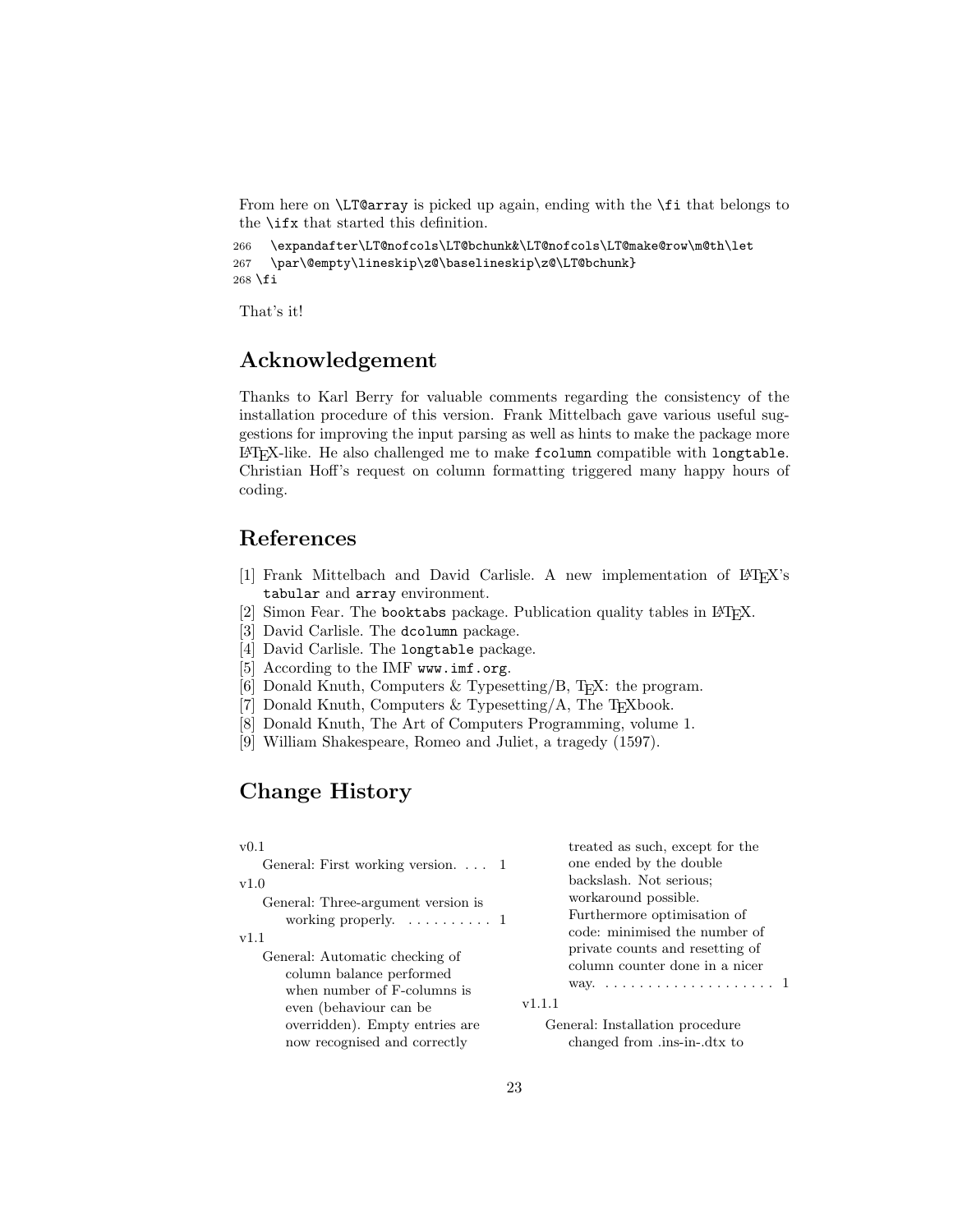| separate ins and dtx after<br>discussion with Karl Berry as<br>well as some minor code | F-column. The current<br>solution is not very robust, as<br>font and/or size change in |
|----------------------------------------------------------------------------------------|----------------------------------------------------------------------------------------|
| improvements. $\dots \dots \dots \dots$                                                | math environment are very                                                              |
| v1.1.2                                                                                 | tricky, but providing colour                                                           |
| General: Some inconsistencies                                                          | information works, see the                                                             |
| between explanatory text and                                                           | example in the main text. This                                                         |
| actual code removed $1$                                                                | version is now compatible with                                                         |
| v1.2                                                                                   | package longtable. Version 1.3                                                         |
| General: Input parsing changed                                                         | is backwards compatible to 1.2:                                                        |
| after comment from Frank                                                               | it only adds functionality. $\dots$ 1                                                  |
| Mittelbach. He (Frank) also                                                            | v1.4                                                                                   |
| gave various suggestions for                                                           | General: More robust version on                                                        |
| improving robustness or user                                                           | the extra formatting                                                                   |
| friendlyness of this package.                                                          | information: alternative                                                               |
| This version is only backwards                                                         | formatting after the comma (if                                                         |
| compatible when zero decimal                                                           | any), instead of additional                                                            |
| digits were and are specified as                                                       | information. Corrected a few                                                           |
| modifier. $\ldots \ldots \ldots \ldots \ldots 1$                                       |                                                                                        |
| v1.3                                                                                   | v1.4.1                                                                                 |
| General: Christian Hoff requested                                                      | General: Definition needed for                                                         |
| the possibility to provide extra                                                       | longtable only if that package                                                         |
| formatting information to a                                                            | is loaded. General update,                                                             |
| column, e.g., colouring. That                                                          | streamlining code. Excess                                                              |
| was implemented by having an                                                           | digits silently ignored when all                                                       |
| extra parameter to the generic                                                         |                                                                                        |
|                                                                                        |                                                                                        |

# Index

Numbers written in italic refer to the page where the corresponding entry is described; numbers underlined refer to the code line of the definition; numbers in roman refer to the code lines where the entry is used.

| Symbols                                  | $\left\{ \text{Different} \ldots \ldots \right\}$ | 92, 104, 111, 116, 118                       |
|------------------------------------------|---------------------------------------------------|----------------------------------------------|
| $\sqrt{00}$ array  155                   | \@lastchclass                                     |                                              |
| $\Diamond$ addtosumline                  | $\ldots$ 156, 163, 168                            | Numbers                                      |
| $\ldots$ 165, 166, 172                   | \@mksumline 150, 156, 264                         | 108, 112, 116, 118, 124<br>\0                |
| $\text{Qarray} \ldots \ldots \ldots 143$ | $\lambda$ 9startpbox 254, 255, 257                |                                              |
| $\text{0array}$ 154, 257                 | $\lambda$ Ctabacol $253$                          | $\mathbf{A}$                                 |
| $\text{Qarrayleft} \dots 152$            | $\lambda$ Ctabarray  247                          | $\ \texttt{actdecm@rk} \ \ldots \ \ 121,123$ |
| $\lambda$ Chclass  162, 163              | $\lambda$ @tabclassiv $254$                       | \afterassignment                             |
| $\text{Cchnum}$ 167                      | $\lambda$ Ctabclassz $253$                        | $\ldots$ . 9, 107,<br>109, 113, 123, 128     |
| $\lambda$ Classfii  162, 168             | $\lambda$ gtabularcr  256                         | $\text{lassignform@t} \dots 93, 100$         |
| \@classfx . 163, 166, 167                | $\text{\textbackslash} 462$                       | $\lambda$ 215                                |
| $\lambda$ Classfz  162, 167              | $\text{\textbackslash}$ Ctestopt $250, 251$       |                                              |
| $\text{Qempty} \dots \dots \quad 94,$    | $\texttt{\textbackslash}$ Ctestpach  162          | B                                            |
| 154, 216, 228, 267                       | $\text{Qundefined} \dots 240, 253$                | $\beta$ 4, 98                                |
| $\text{Qendpbox}$ $252, 255$             | $\backslash\backslash$ 154, 164, 248              | \break $249$                                 |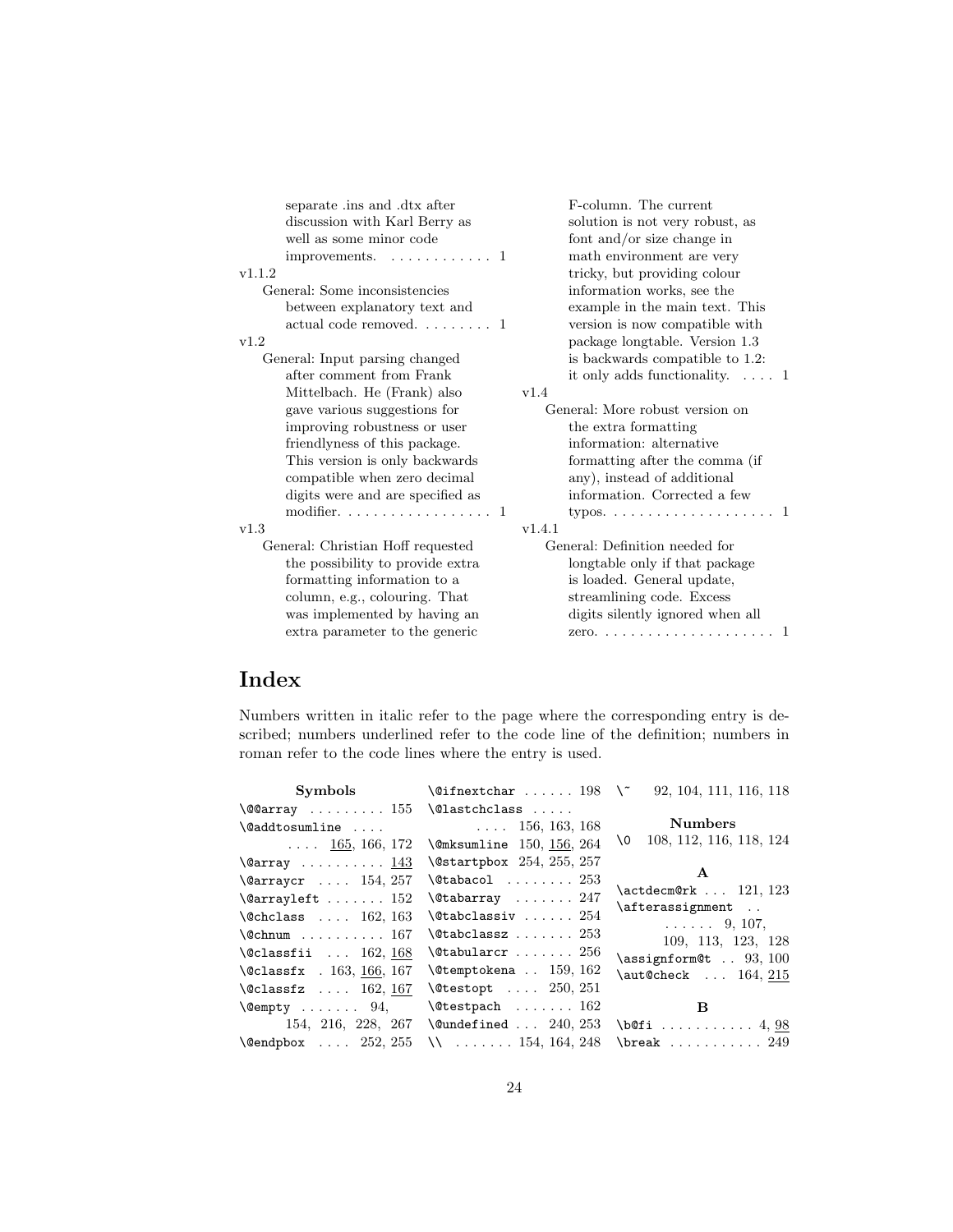| $\mathbf C$                                                       | $\Gamma \ldots \ldots$<br>91,              | Н                                       |
|-------------------------------------------------------------------|--------------------------------------------|-----------------------------------------|
| $\text{\textdegree} \ldots 260$                                   | 101, 109,<br>115,                          | $\hbox{halign} \ldots 146, 262$         |
| $\verb \caption \ 251$                                            | $124 - 126,$<br>130,                       | $hbox$ 87, 102,                         |
| $\text{\texttt{coker}}~\dots~\underline{1},\,\underline{239}$     | 132, 134, 135, 142                         | 144, 201, 208, 258                      |
| \col@sep $256$                                                    | \FCform@t  10, 93, 200                     | $\hbox{hrule} \ldots \ldots \ldots 206$ |
| $\text{Column}_{\Box} \text{F}$ $\underline{4}$                   | $\Gamma$ 94, 200                           | $\hbox{hsize}$ 262                      |
| $\text{Column}_{\sqcup} \textbf{f} \dots \dots \dots \quad 4$     | $\Gamma$ 31, 61,                           |                                         |
|                                                                   | 64, 69, 73, 74,                            | 1                                       |
| D                                                                 | 76, 78, 84, 102,                           | \i@ts  127, 128                         |
| $\text{\tt \textbackslash} d@cm \dots \dots \dots \quad 110, 113$ | 119, 138, 228, 229                         | \ialign $146, 147$                      |
| $\lambda = 106, 109$                                              | $\Gamma$ 6, 63, 68, 72,                    | \ifdim  88, 203                         |
| $\text{decim@lmark} \dots 18, 100$                                | 75, 80, 88, 89,                            | $\ifnum \ldots \ldots 10,$              |
| $\Delta$ $\Omega$ 2                                               | 101, 146, 157,                             | $14, 18-20,$<br>23,                     |
| $\du$ @zendprint  46, 47                                          | $173 - 176,$<br>179,                       | 26, 31, 34, 37,                         |
| E                                                                 | $184 - 186,$<br>189,                       | 38, 40, 42, 43,                         |
| \e@fi 4, 124, 170, 200, 209                                       | 202–204,<br>206,                           | 47, 51, 53, 54,                         |
| \else $\dots \dots 11, 12,$                                       | $208, 210-213,$                            | 58, 62, 63, 67,                         |
|                                                                   | 217, 218, 220, 265                         | 68, 74, 76, 77,                         |
| $19, 27, 32-34,$                                                  | \FCtc $@1$ . $6$ , 174, 186, 210           | 95, 97, 103, 108,                       |
| 49, 56, 84, 97,<br>111, 115, 122,                                 | \fi<br>11, 12, 19, 28, 30,                 | 111, 112, 114,                          |
| 152, 166, 177,                                                    | $32 - 35, 37,$<br>40,                      | $116, 118, 124-$                        |
| 187, 217,<br>228,                                                 | 42, 47, 49, 60,                            | 126, 129,<br>132,                       |
| 232, 243, 245, 256                                                | 65, 66, 70, 71,                            | 134, 142,<br>167,                       |
| $\text{end } \dots \dots \quad 99, 230, 238$                      | 74, 76, 85, 86,                            | 168, 174,<br>210,                       |
| $\end{t}$ endcsname 63, 68, 72,                                   | 90, 94, 97, 108,                           | 220, 231, 249, 250                      |
| 75, 88, 89, 175,                                                  | 111, 112,<br>115,                          | $\iota$ ifodd $217$                     |
| 176, 179, 184,                                                    | 117, 119,<br>122,                          | \ifstrict@ccounting                     |
| 185, 189, 202-                                                    | 124, 126,<br>134,                          | $1, \underline{1}, 10, 31, 32, 34$      |
| 204, 206, 208,                                                    | 137, 138,<br>140,                          | $\iint with s@p$ 7, 47                  |
| 211, 212, 231, 232                                                | 142, 152,<br>159,                          | \ifx $\ldots$ 12, 31, 73, 94,           |
|                                                                   | 163, 166,<br>167,                          | 122, 138, 171,                          |
| $\end{group} \dots \dots$<br>. 149, 150, 263, 264                 | $183, 193-196,$                            | 175, 184,<br>216,                       |
| $\text{everyc}$ 146, 265                                          | 225,<br>205,<br>226,                       | 228, 229, 240, 252                      |
| $\text{expandafter} \dots 96,$                                    | 228, 236,<br>246,                          |                                         |
| 104, 114,<br>115,                                                 | 249, 250, 257, 268                         | L                                       |
| 130,<br>132,<br>135,                                              | $\text{fill} \ldots \ldots \quad 245, 246$ | \leeg $\underline{1}, \underline{209}$  |
| 161, 169,<br>175,                                                 | \fre@t $230, 238$                          | \let $61, 64,$                          |
| 176, 178,<br>184,                                                 |                                            | 69, 74, 78, 84,                         |
| 185, 188, 230, 266                                                | G                                          | $102, 119, 153-$                        |
| \extrarowheight<br>$\ldots$ .                                     | $\qquad$ (g@ldens  17, 36                  | 155, 158, 160,                          |
| $\ldots$ 144, 253, 256                                            | $\qquad$ (g@ldm@cro  9, 10                 | 200,<br>209,<br>228,                    |
|                                                                   |                                            | $246 - 248$ , $251 -$                   |
| F                                                                 | $\text{Qeldm@cro} \dots$ 7, 87, 201        | 255, 257, 259, 266                      |
| $\setminus {\tt F}$ $\underline{1}$ .                             | $\qquad. 49, 72, 89,$                      | $\lambda$ 240                           |
| \FC@chklist                                                       | 101, 105, 109,                             | $\text{LT@array}$ 244                   |
| $. \ 215, 216, 222,$                                              | 114, 115,<br>117,                          |                                         |
| 228, 230, 238, 239                                                | 119, 124,<br>146,                          | М                                       |
| $\ldots$ 91, 101, 105,<br>\FC@l                                   | 157, 173,<br>186,                          | \m@thcodeswitch<br>$\cdots$             |
| 114, 117, 119,                                                    | 204, 211,<br>199,                          | $\ldots$ 95, 105, 108,                  |
| 129, 138, 139, 141                                                | 212, 260, 261, 265                         | 112, 117, 119, 121                      |